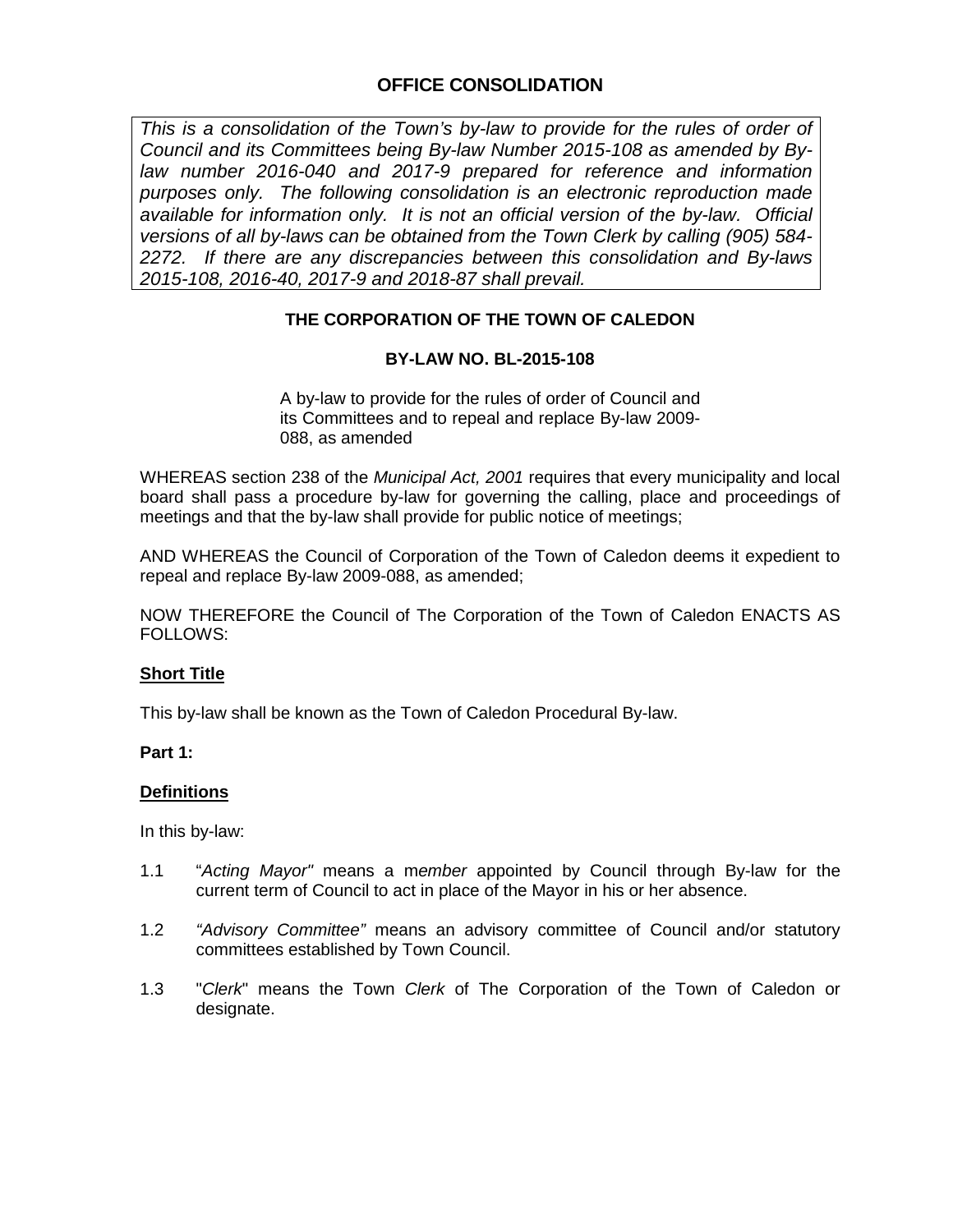[By-law 2017-9 effective March 7/17]

1.4 "*Committee*" means Committee of the Whole or Standing Committee for the purposes of this by-law. Two committees of the Whole are established and comprised of all *members* of *Council*, namely:

- (1) Planning and Development Committee
- (2) General Committee

The recommendations of the *Committee* do not represent the final decision of *Council* until confirmed by by-law or resolution of *Council*.

- 1.5 "*Confidential Session*" means a *meeting*, or portion thereof, closed to the public in accordance with this by-law and the *Municipal Act, 2001*.
- 1.6 *"Consent Items"* mean items of business which are generally routine in nature and maybe approved collectively by a single motion.
- 1.7 "*Council*" means the *Council* of The Corporation of The Town of Caledon.
- 1.8 *"Delegation"* means an opportunity to appear before *Council* or *Committee*  concerning an item on the agenda prior to *Committee* or *Council's* consideration of the matter.
- 1.9 "*Improper conduct*" means conduct that obstructs in any way the deliberations and/or proper action of *Council or Committee*.
- 1.10 "*Local board*" means a municipal service board, or any other board, commission, body or local authority established or exercising any power under any Act with respect to the affairs or purposes of the Town, excluding a school board, a conservation authority, and a public library board.
- 1.11 "*Mayor*" means the *Mayor* elected as the Head of *Council* of the Corporation of the Town of Caledon, or the *Acting Mayor* if the *Mayor* is unable to act.
- 1.12 "*Meeting*" means any regular, special or other *meeting* of *Council* or *Committee*.
- 1.13 "*Member"* means a *member* of the *Council* of The Corporation of the Town of Caledon and includes the Head of Council.
- 1.14 "*Motion"* means a formal proposal put before members of *Council* for consideration.
- 1.15 "*Notice of motion*" means an advance notice of a *motion* provided by a Member of Council he or she will bring forward to a *Committee* for debate.
- 1.16 "*Point of order*" means a matter that a *member* considers to be a departure from or contravention of the rules, procedures and/or generally accepted practices of *Council*.
- 1.17 "*Point of privilege*" means a matter that a *member* considers to question their integrity and/or the integrity of the *Council*.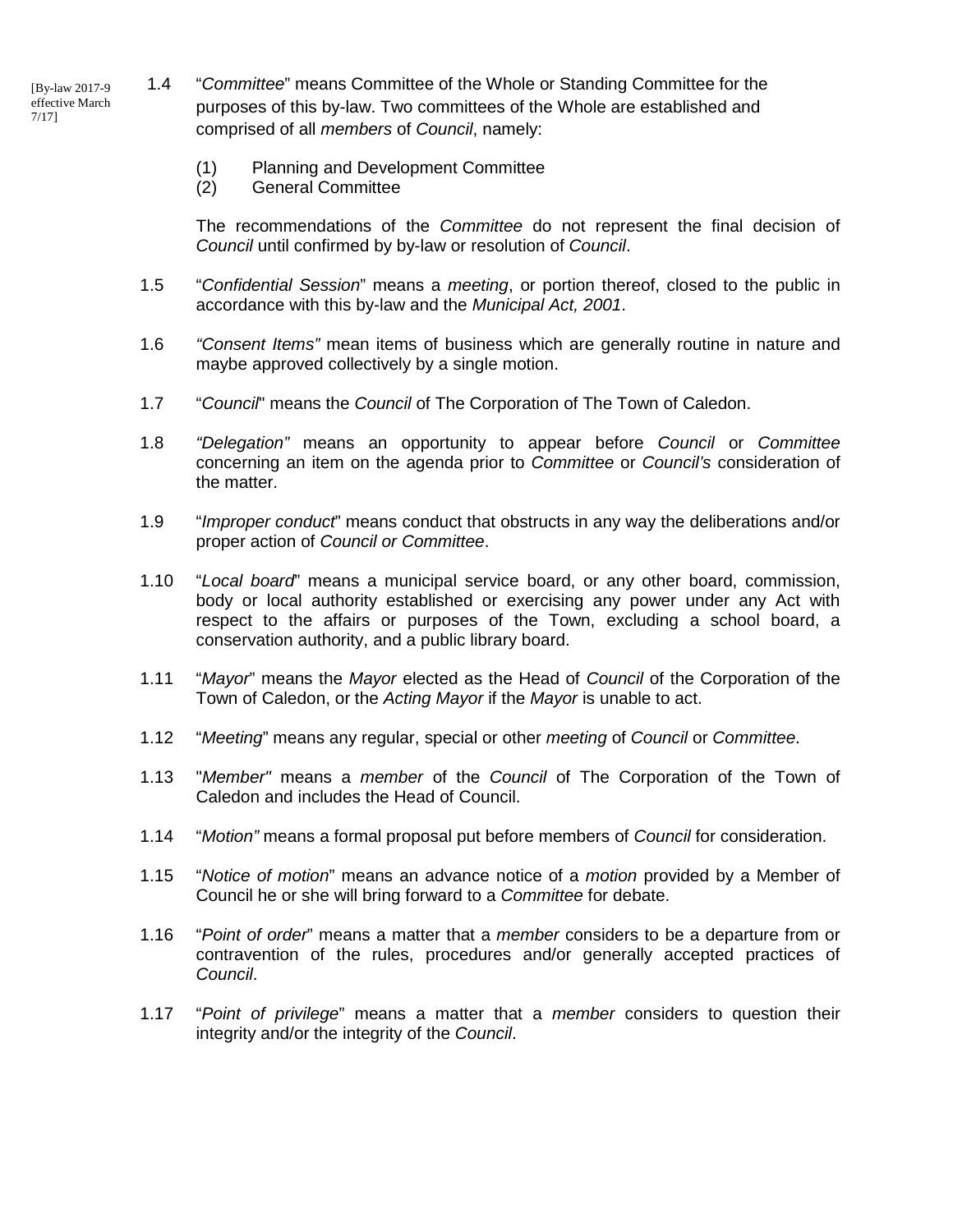- 1.18 *"Presentation"* means an informational presentation given by Town staff or representatives of an organization, agency*, local board*, service partner or *Advisory Committee* including community announcements, status reports concerning projects, initiatives, programs or services.
- 1.19 "*Presiding Officer*" means the person presiding over a *meeting,* who may also be referred to as "Chair".
- 1.20 "*Quorum*" is a *majority* of the total number of voting *member*s currently on *Council* or *Committee* required to be at a *meeting* in order for business to be conducted.
- 1.21 "*Recorded vote*" means documenting in the minutes of a *meeting* the name of each *member* and their vote on a motion, in favour, opposed, or absent.
- 1.22 "*Rules of procedure*" means the rules and regulations provided in this by-law.
- 1.23 "*Special meeting*" means an additional or emergency *meeting* not scheduled in accordance with the approved calendar/schedule of *meeting*s.
- 1.24 "*Special purpose committee*" means a committee established by *Council* to consider a specific matter which is disbanded once it has reported to *Council*.
- 1.25 "*Unfinished business*" means any matter listed in the *meeting agenda* which has not been dealt with by the adjournment hour.

### **Principles and Application**

- 2.1 The following principles reflect the intent of which the provisions of the by-law are based on:
	- a) the majority of m*embers* have the right to decide;
	- b) the minority of m*embers* have the right to be heard;
	- c) *members* have a right to an efficient meeting;
	- d) all *members* have the right to be treated with respect and courtesy; and
	- e) all m*embers* have equal rights, privileges and obligations.
- 2.2 Application
- 2.2.1 The *rules of procedure* established in this by-law shall be observed in all proceedings of *Council* and *Committee* and shall be the rules for the order and conduct for the dispatch of business in *Council* and *Committee*.
- 2.2.2 Notwithstanding subsection 2.2.1, the rules and regulations contained in this by-law may be suspended by *Council* or *Committee* on a single occasion by a vote of twothirds of the entire Council or Committee, provided the suspension does not contravene the requirements of the *Municipal Act* or any other statute.
- 2.2.3 Advisory and special purpose committees of Council shall refer to the provisions outlined in Schedule "B" of this by-law to govern the calling and proceedings of meetings.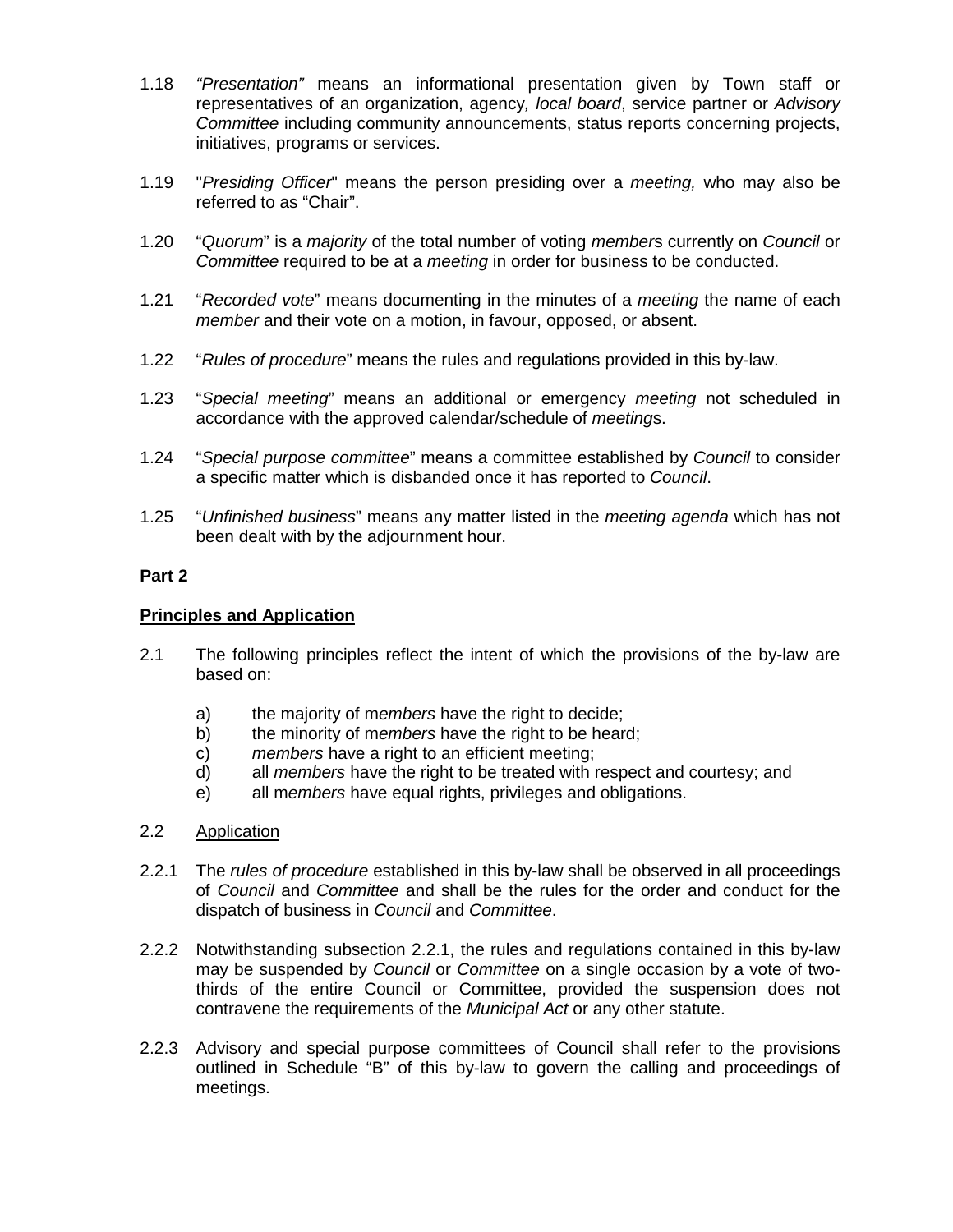- 2.2.4 In the absence of adopted customized rules of procedure *local board*s under the jurisdiction of the Town of Caledon may use the rules of order and debate and relevant provisions of this by-law to govern the calling and proceedings of meetings.
- 2.2.5 The *Clerk* shall be responsible to interpret the rules of procedure under this by-law which shall be interpreted in accordance with the Principles.
- 2.2.6 All points of order or procedure for which rules have not been provided in this by-law and its appendices shall be decided by the *Presiding Officer* in accordance, as far as is reasonably practicable, with the rules of parliamentary procedure as contained in Robert's Rules of Order.
- 2.2.7 No meeting of *Council* or *Committee* shall be held in the absence of the *Clerk* or designate.

#### **Council and Committee Structure**

- 3.1 The *Council* and *Committee* structure for the Town of Caledon shall consist of the following components:
	- 1. *Council*, consisting of all Members of Council.
	- 2. Two (2) Committees of Whole, consisting of all Members of Council.
- 3.2 Committee of the Whole
- 3.3 Planning and Development Committee
- 3.3.1 The *Committee's* main role will be to fulfill the requirements of the *Planning Act* by providing an opportunity for the public to express their views on planning related policies and development applications (Public Information Meetings). The committee will also consider planning related policies and conditions under which site specific development can occur.
- 3.3.2 Recommendations made by the Planning and Development Committee will be forwarded to the next *Council meeting* for final consideration.
- 3.3.3 Recommendations made by the applicable advisory committee will be considered and a final recommendation will be forwarded to the next Council meeting for final consideration.
- 3.3.4 The *Council* may refer back to any *Committee* any report in whole or in part of any question or matter for reconsideration.
- 3.3.5 The *Committee* may direct staff as it relates to a request for further information without *Council* approval.
- 3.3.6 The *Committee* may refer or defer a matter without *Council* approval.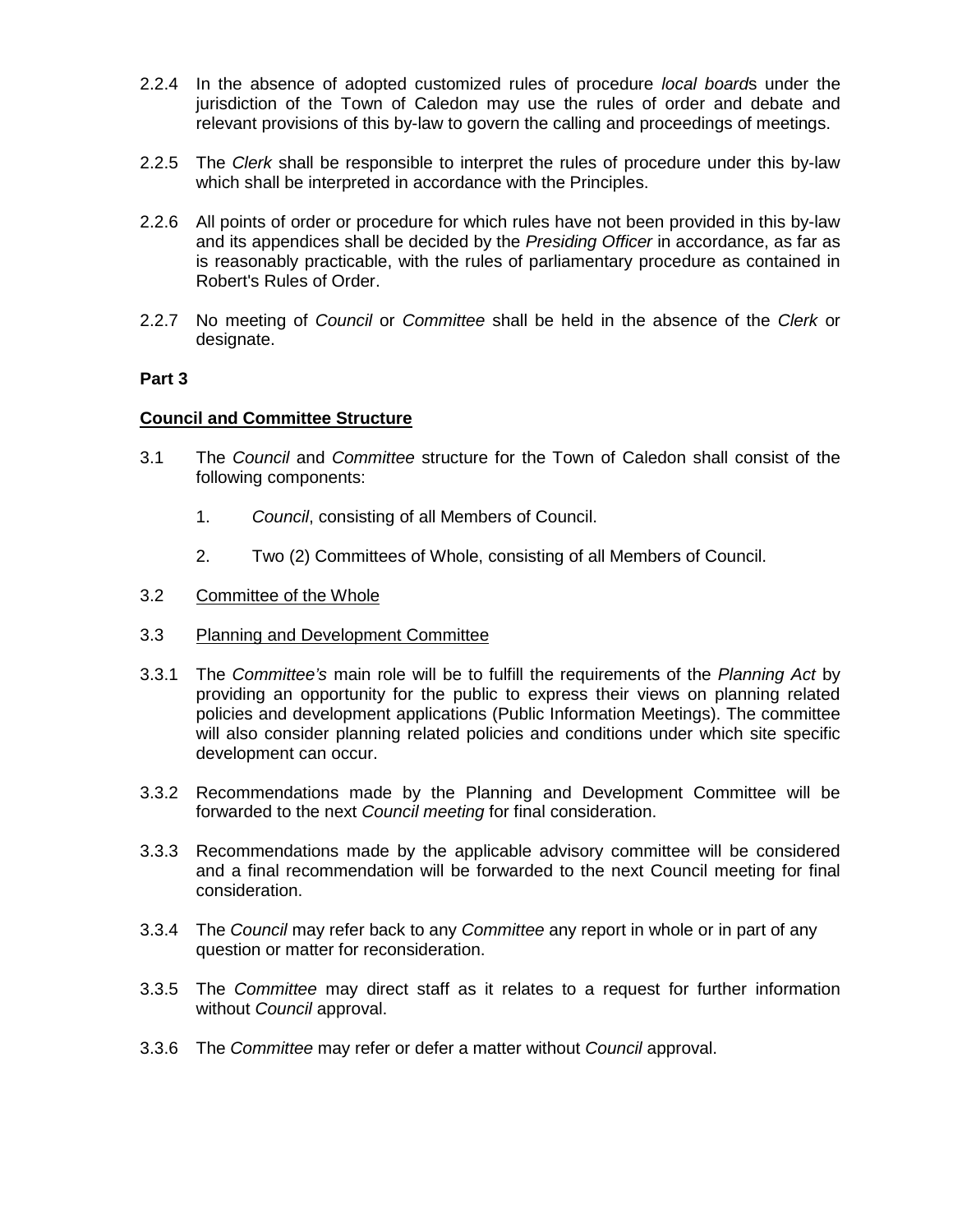#### 3.4 General Committee

- 3.4.1 The *Committee's* main role is to consider all other items from the administration.
- 3.4.2 Recommendations made by the General Committee will be forwarded to the next *Council meeting* for final consideration.
- 3.4.3 Recommendations made by the applicable advisory committee will be considered and a final recommendation will be forwarded to the next *Council meeting* for final consideration.
- 3.4.4 The *Council* may refer back to any *Committee* any report in whole or in part of any question or matter for reconsideration.
- 3.4.5 The *Committee* may direct staff as it relates to a request for further information without Council approval.
- 3.4.6 The *Committee* may refer or defer a matter without *Council* approval
- 3.5 Standing Committee [By-law 2017-9
- effective March 7/17]
	- 3.6 Audit Committee
	- 3.6.1 The *Committee's* main role is to:
		- a) ensure that the corporate financial reporting and the annual financial statements are credible, objective and meet all legislative requirements;
		- b) ensure the best management practices and controls are developed and implemented by management and staff;
		- c) create better communication between Council and the external auditors by enhancing the external auditor's independence;
		- d) provide advice and recommendations with respect to the financial control framework including financial reporting, accounting policies, information systems integrity, approval processes and the safeguard of assets;
		- e) provide advice and recommendations with respect to the appointment of the External Auditor, the scope and timing of the audit;
		- f) provide advice and recommendations regarding the annual report and management letter of the external auditor; and
		- g) through the Treasurer, prepare an annual report on the previous year's audit to be considered by Council.
	- 3.6.2 Recommendations made by the Audit Committee will be forwarded to the next *Council meeting* for final consideration.
	- 3.6.3 The *Council* may refer back to the *Committee* any report in whole or in part of any question or matter for reconsideration.
	- 3.6.4 The *Committee* may refer or defer a matter without *Council* approval.
	- 3.6.5 The Audit *Committee* will be comprised of five (5) members of *Council*. The *Committee* shall appoint a Chair and Vice-Chair to serve a minimum of two (2) years.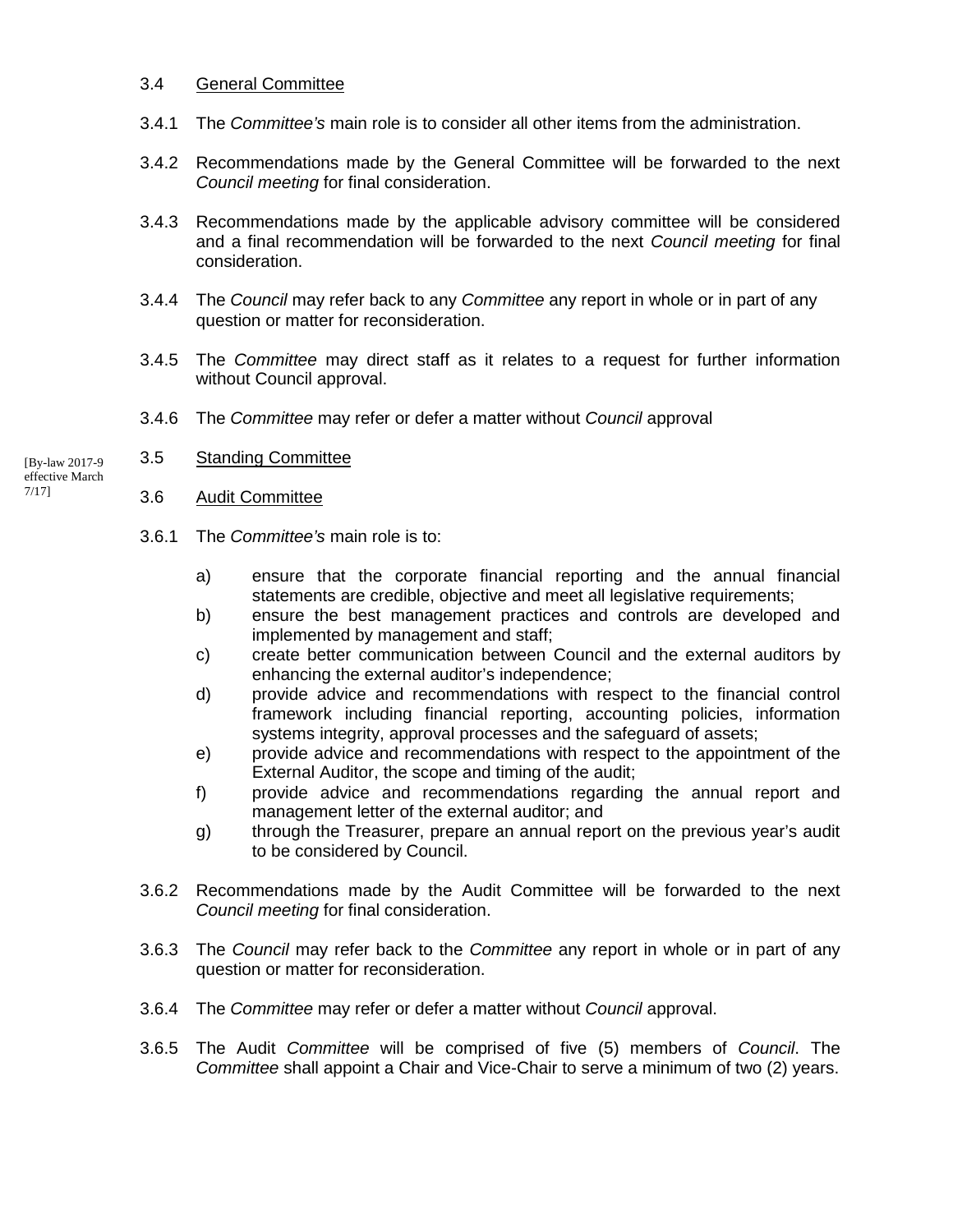## 3.7 Golf Tournament Committee

- 3.7.1 The *Committee's* main role *is to:* 
	- a) determine the amount to be designated for the purpose of ward councillor constituency grants for the current year;
	- b) determine the amount to be allocated to and from the Golf Tournament Reserve;
	- c) select the date for the tournament for the current year;
	- d) select the primary recipient of the tournament grant; and
	- e) provide advice and recommendations regarding the logistics of the operational model for the tournament.
- 3.7.2 Recommendations made by the Golf Tournament Committee will be forwarded to the next *Council meeting* for final consideration.
- 3.7.3 The *Council* may refer back to the *Committee* any report in whole or in part of any question or matter for final reconsideration.
- 3.7.4 The *Committee* may direct staff as it relates to a request for further information without *Council* approval.
- 3.7.5 The *Committee* may refer or defer a matter without *Council* approval.
- 3.7.6 The Golf Tournament *Committee* will be comprised of nine (9) members of *Council*.
- 3.7.7 The Golf Tournament *Committee* shall appoint a Chair and Vice-Chair to serve for duration of one (1) year.

#### **Part 4**

#### **Duties and Roles**

- 4.1 *Mayor*
- 4.1.1 It is the duty of the *Mayor* to:
	- a) carry out the responsibilities of his or her roles as described in the *Municipal Act, 2001;*
	- b) represent and support the *Council* and its decisions in all matters; and
	- c) preside over all *Council meetings*, unless unavailable, in which case the *Acting Mayor* shall be the *Presiding Officer;*
- 4.1.2 Only the elected *Mayor* shall wear the Chain of Office save and except if the *Mayor* resigns his office and *Council* appoints a new *Mayor* from its own ranks.

## 4.2 *Members*

- 4.2.1 It is the duty of *members* to:
	- a) carry out the responsibilities of the role of *Council* as described in the *Municipal Act, 2001, Conflict of Interest Act* and any other Act;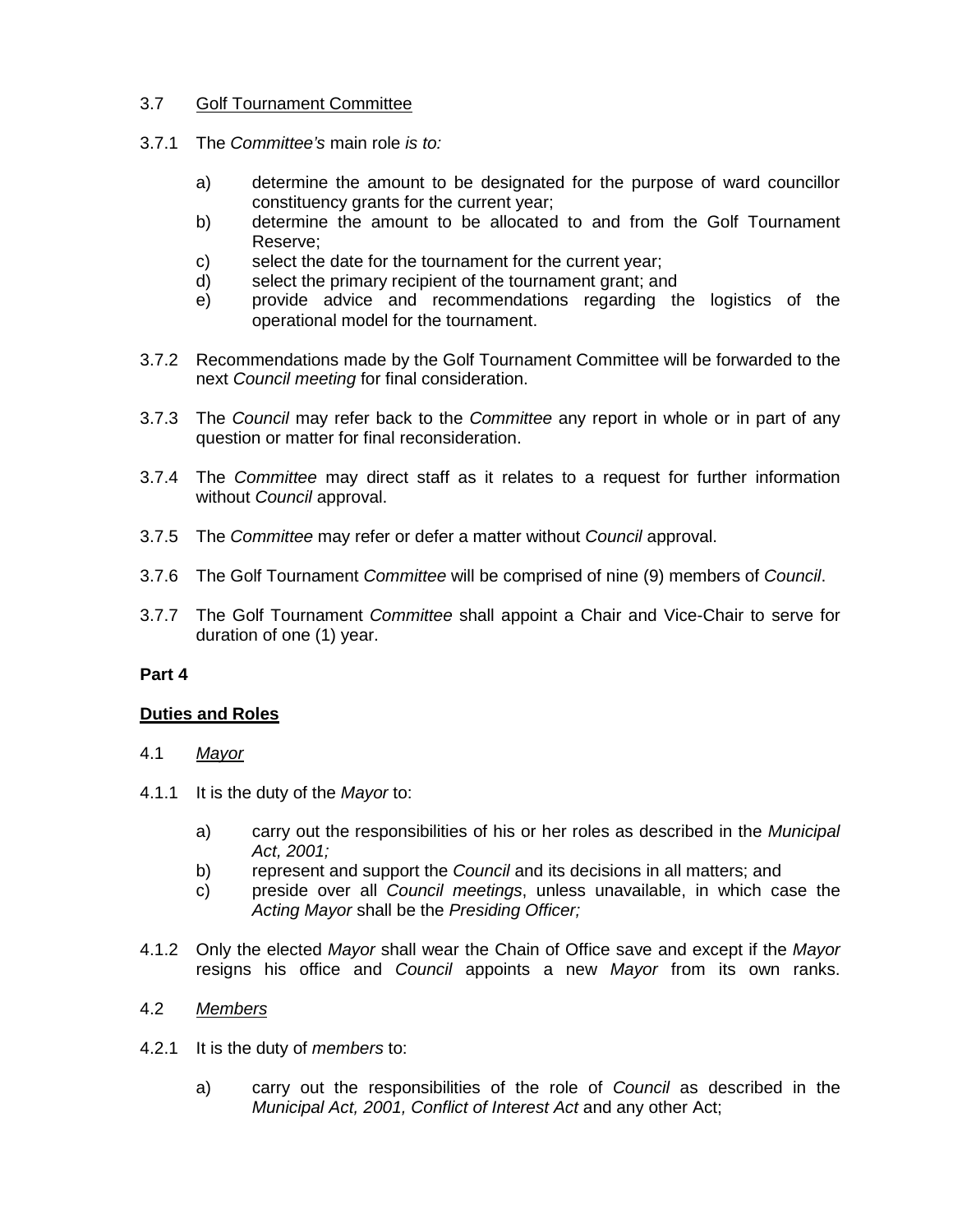- b) uphold the by-laws and policies of the Corporation of the Town of Caledon;
- c) deliberate on the business submitted to *Council*;
- d) vote on all motions before *Council* unless prohibited from voting by law; and
- e) observe the *rules of procedure* at all meetings.

## 4.2.1 *Presiding Officer*

## 4.3.1 *Council Meetings*

4.3.2 The *Mayor* shall be the *Presiding Officer* at all *Council* meetings, unless unavailable, in which case the *Acting Mayor* shall be the *Presiding Officer at Council.* 

## 4.3.3 *Committee Meetings*

- 4.3.4 Council shall appoint the Presiding Officer (Chair) and Vice Chair for the term of Council.
- 4.3.5 It is the duty of the *Presiding Officer* to:
	- a) open the *meeting* by taking the Chair, calling the *member*s to order and announcing the business before the assembly;
	- b) ensure that all items of business listed on the agenda are addressed and that the *meeting* progresses with due efficiency;
	- c) protect all rights of those attending the *meeting*;
	- d) receive and put to a vote in the proper manner all *motions* presented and to announce the result;
	- e) decline to put to vote *motions* which infringe upon the rules of order or are beyond the jurisdiction of the assembly;
	- f) preserve and enforce the rules of order;
	- g) rule on any points of order raised by *members*;
	- h) ensure the *member*s abide by the rules of order when engaged in debate;
	- i) call by name any *member* persisting in breaching the rules of order, thereby ordering such *member* to vacate the *meeting* place;
	- j) expel or exclude from any *meeting* any person who is guilty of *improper conduct* at the *meeting*;
	- k) receive all messages and other communications and announce them to *Council* or *Committee* if necessary;
	- l) authenticate by signature when necessary resolutions, by-laws and minutes;
	- m) represent and support *Council* or *Committee*, declaring its will and implicitly obeying its decisions in all things;
	- n) ensure that decisions of *Council* and *Committee* are in conformity with the laws governing the activities of *Council* and *Committee*;
	- o) adjourn the *meeting* when business is concluded; and
	- p) adjourn the *meeting* without question to a time to be named by the *Presiding Officer* when it is not possible to maintain order.

## 4.3 *Clerk*

- 4.4.1 It shall be the duty of the *Clerk* to:
	- a) be the official Secretary for *Council* and *Committee meetings,* responsible for the taking and preserving of *minutes* and documentation relevant to all *meetings*;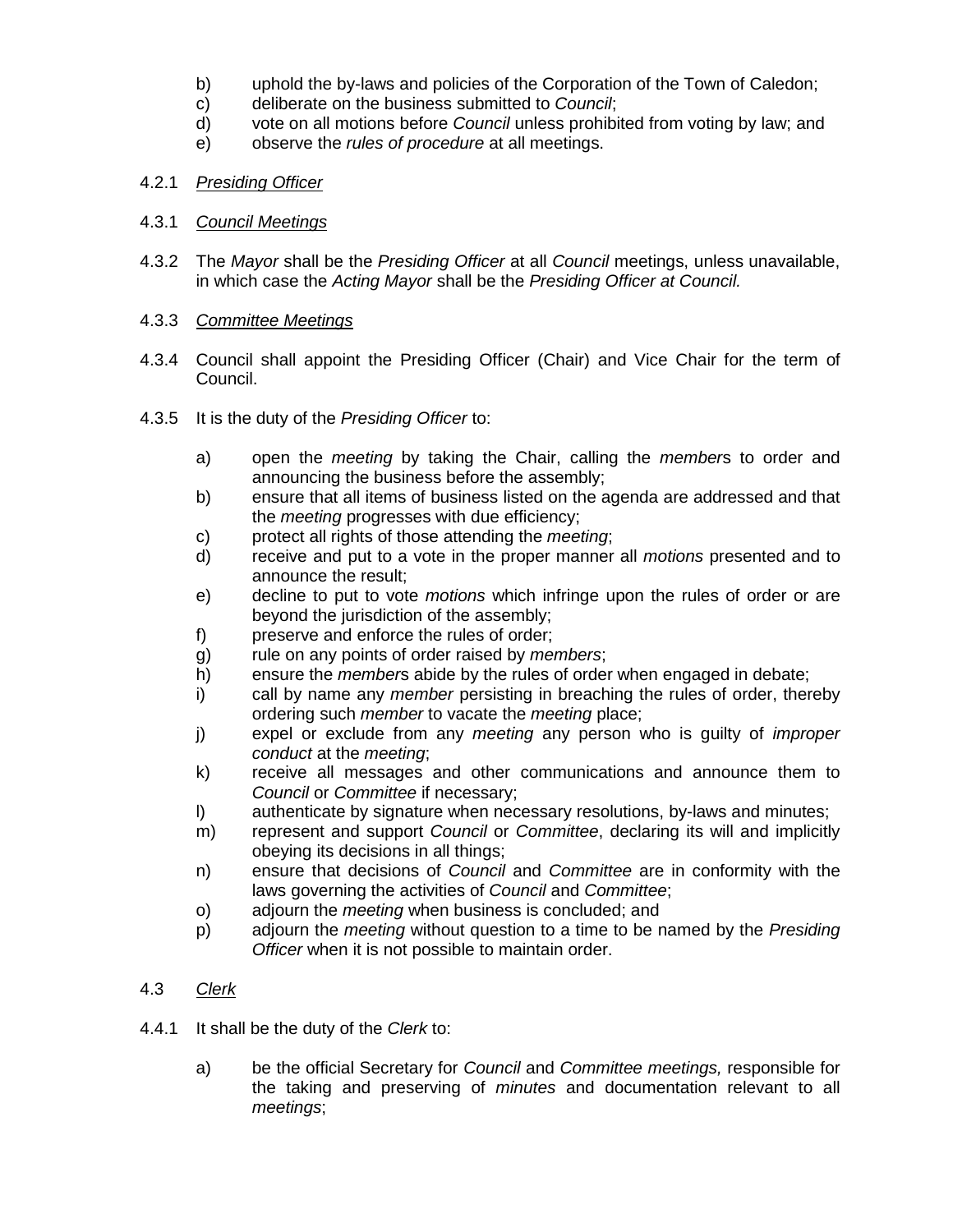- b) be responsible for maintaining a confidential copy of all original documentation distributed, relating to *confidential sessions*, and for keeping confidential *minutes* of all *confidential sessions*;
- c) appoint another staff member as official Secretary in his/her absence at *Council* and *Committee* meetings;
- d) assemble and produce *meeting* agendas and manage agenda deadlines;
- e) ensure notice of *meetings* is provided in accordance with the "Town of Caledon Public Notice Policy";
- f) provide procedural advice to the *Presiding Officer* and to *members* on agenda business and on preparing motions; and
- g) authenticate by signature when necessary resolutions, by-laws and minutes of *meetings* and certify copies of such documents when required.

## *Council* **and** *Committee Meetings*

- 5.1 *Meetings Open to the Public*
- 5.1.1 Except as provided in this by-law, all *meeting*s shall be open to the public.
- 5.1.2 The *Presiding Officer* may expel or exclude from any *meeting* any person who has engaged in improper conduct at the meeting as per section 6.5.
- 5.2 *Inaugural Meeting of Council*
- 5.2.1 The inaugural *meeting* of *Council* shall be held at 7:00 p.m. on the first Tuesday in December following a regular municipal election.

#### 5.3 *Council and Committee Meetings*

- 5.3.1 Unless otherwise decided by *Council*, *meeting*s of *Council* shall be held at an accessible Town facility commencing at 7:00 p.m. according to the schedule set annually*.*
- 5.3.2 Unless otherwise decided by *Council*, *Committee meetings* shall be held at an accessible Town facility commencing at 2:30 p.m. for General Committee meetings and 7:00 p.m. for Planning and Development Committee meetings.
- 5.3.3 Meetings of Standing *Committees* shall be scheduled as needed and in coordination with the availability of the members.
	- 5.3.4 *Committee meetings* concerning the Town Budget are set annually and will commence as set out in the annual schedule.
	- 5.3.5 The *Mayor* may, with appropriate notice, postpone or cancel any *Council* or *Committee* meeting if, in consultation with the *Clerk*, it has been determined that there are insufficient agenda items for the meeting or if it appears that inclement weather or like occurrence or an emergency situation will prevent the m*embers* from attending.
	- 5.3.6 Where an item of business scheduled for an agenda may require extraordinary time provisions, the *Mayor* may authorize an earlier commencement time for the meeting and the *Clerk* shall notify all *members* and provide public notice accordingly.

[By-law 2017-9 effective March 7/17]

[By-law 2018-87 effective December 18/18]

[By-law 2017-9 effective March 7/17]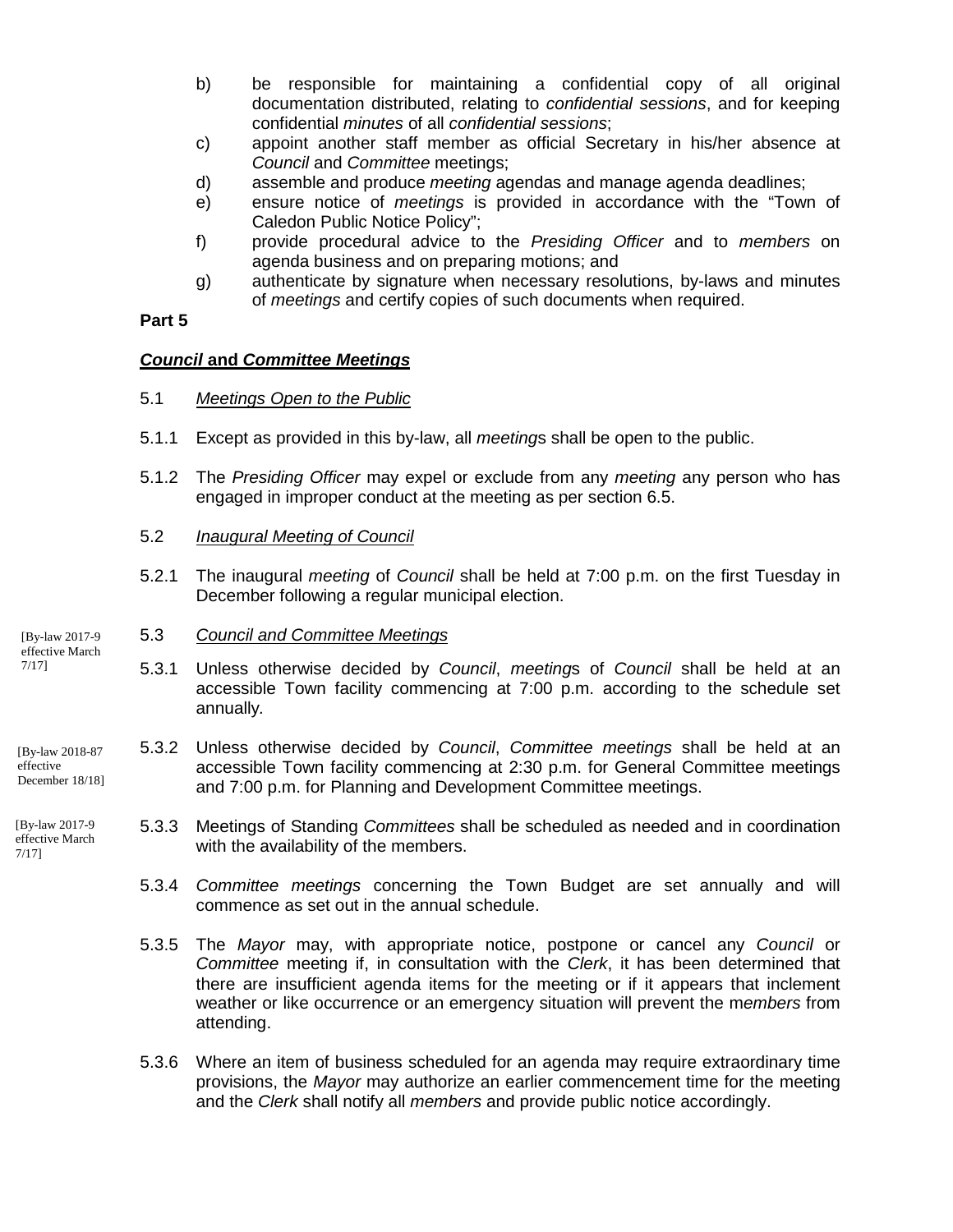### 5.4 *Special Meetings*

- 5.4.1 *An additional or emergency meeting* may be established by:
	- a) a *Motion* of *Council* or *Committee* at a *meeting*;
	- b) at the call of the *Mayor*, with appropriate notice of at least 48 hours prior to the date and time of the *special meeting*; or
	- c) at the call of the *Mayor*, with appropriate notice of at least 24 hours prior to the date and time of the emergency *meeting.*

## 5.5 *Confidential Session Meeting*s

5.5.1 In accordance with the provisions of the Municipal Act, 2001, a meeting or part of a meeting may be closed to the public if the subject matter being considered is,

- a) the security of the property of the municipality or local board;
- b) personal matters about an identifiable individual, including municipal or local board employees;
- c) a proposed or pending acquisition or disposition of land by the municipality or local board;
- d) labour relations or employee negotiations;
- e) litigation or potential litigation, including matters before administrative tribunals, affecting the municipality or local board;
- f) advice that is subject to solicitor-client privilege, including communications necessary for that purpose;
- g) a matter in respect of which a council, board, committee or other body may hold a closed meeting under another Act. 2001, c. 25, s. 239 (2);
- h) a request under the *Municipal Freedom of Information and Protection of Privacy Act*, if the *Council*, board, commission or other body is the head of an institution for the purposes of that Act;
- i) an ongoing investigation respecting the municipality, a local board or a municipally-controlled corporation by the Ombudsman appointed under the *Ombudsman Act*, and Ombudsman referred to in subsection 223.13 (1) of the Municipal Act, 2001, or the investigator referred to in subsection 239.2 (1) of the Municipal Act, 2001; or
- j) if the following conditions are both satisfied:
	- i. the meeting is held for the purpose of educating or training the members; and
	- ii. at the meeting, no member discusses or otherwise deals with any matter in a way that materially advances the business or decisionmaking of the *council* or *Committee*
- 5.5.2 Prior to moving into *confidential session* for one of the reasons listed in subsection 5.5.1 *Council* or *Committee* shall state by resolution:

[By-law 2016-40 effective April 26/16]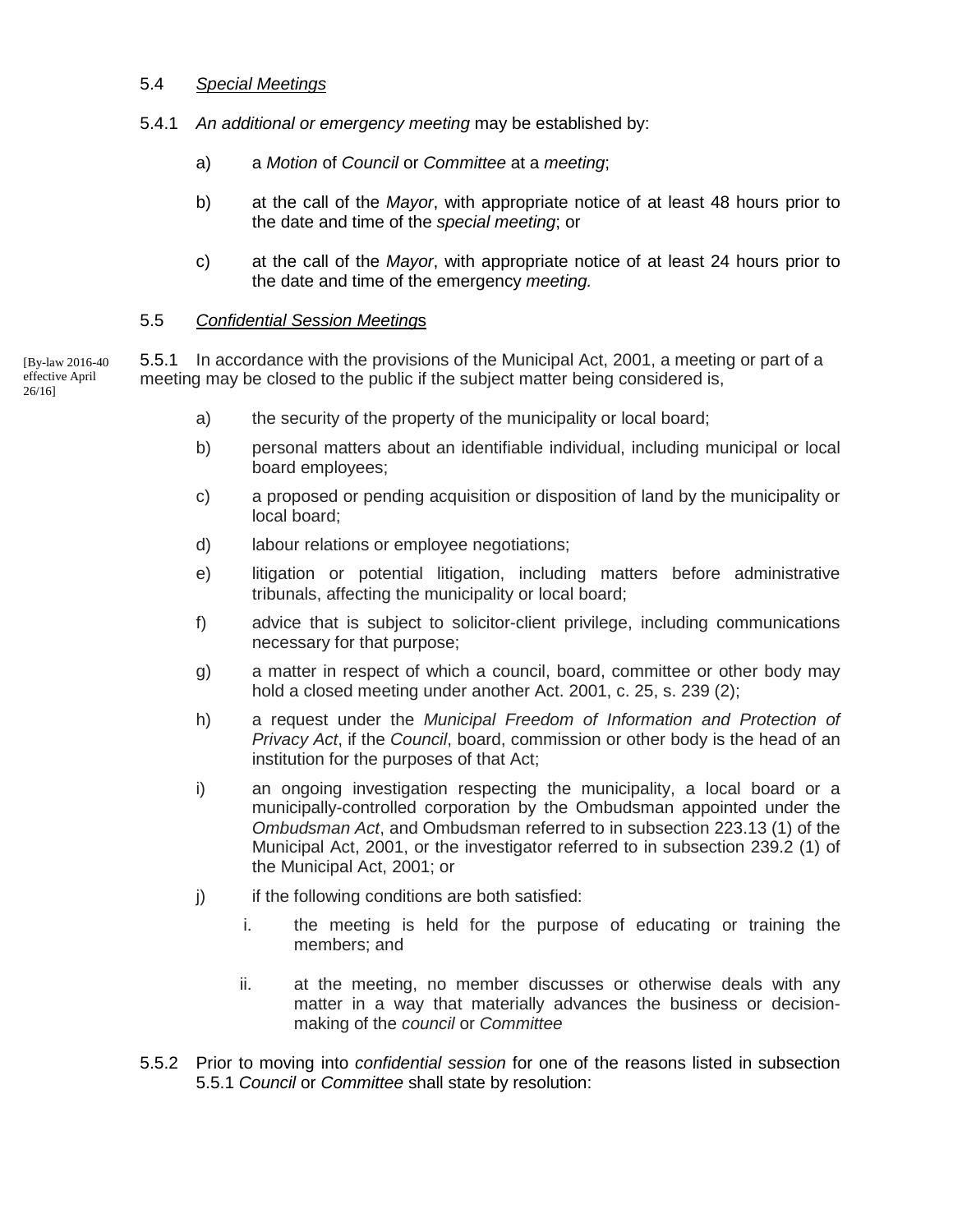- a) the fact that the *Council* or *Committee* is convening into *confidential session;* and
- b) the general nature and a brief description of the matter(s) to be considered.
- 5.5.3 *Members* shall be prohibited from discussing any additional matters during a *confidential session* other than those identified by resolution as required under this section.
- 5.5.4 A *meeting* shall not be closed to the public during the taking of a vote, except where:
	- a) the vote is for a procedural matter or for giving direction or instructions to officers, employees, and/or agents of the municipality and/or *local board* or persons retained by, or under contract to, the municipality or *local board*.
- 5.5.5 The number of times a *member* may speak in debate on a matter shall not be limited during *confidential sessions* of *Council* and/or *Committee*.
- 5.5.6 The *Clerk* shall advise the *Presiding Officer*, if in his/her opinion, the issue (or portion thereof) being discussed at a *confidential session* is not procedurally in accordance with the terms of the *Municipal Act, 2001.*
- 5.6 Call to Order/*Quorum*
- 5.6.1 As soon as there is a *quorum* after the time set for the start of the *meeting*, the *Presiding Officer* shall call the *member*s to order.
- 5.6.2 If a *quorum* for a *meeting* is not present within fifteen (15) minutes of the commencement of the *meeting*, the *Clerk* shall indicate that no *quorum* is present and the *meeting* shall stand adjourned until the next *meeting.* The *Clerk* shall record the names of the *member*s present.
- 5.6.3 In the case where *quorum* is present and the intended *Presiding Officer* has not attended within fifteen minutes after the time appointed:
	- a) the *Acting Mayor* shall take the Chair at *Council*;
	- b) the Vice-Chair shall take the Chair at *Committee*;
	- c) and shall call the *meeting* to order, and preside until the arrival of the intended *Presiding Officer*.
- 5.6.4 If during the course of a *meeting* a *quorum* is lost, the *Presiding Officer* shall declare that the *meeting* shall stand recessed temporarily or be adjourned until the date of the next *meeting* or other *meeting* called in accordance with the provisions of this bylaw. The *Clerk* shall record the names of the *member*s present in the minutes at the time of adjournment.
- 5.6.5 *Member*s are encouraged to inform the *Clerk* of all planned absences, late arrivals or early departures from a *meeting*.
- 5.7 Adjournment Hour
- 5.7.1 All *meeting*s shall stand adjourned when the *Council* or *Committee* has completed all business as listed on the *agenda*, or at 11:00 p.m., whichever is earlier.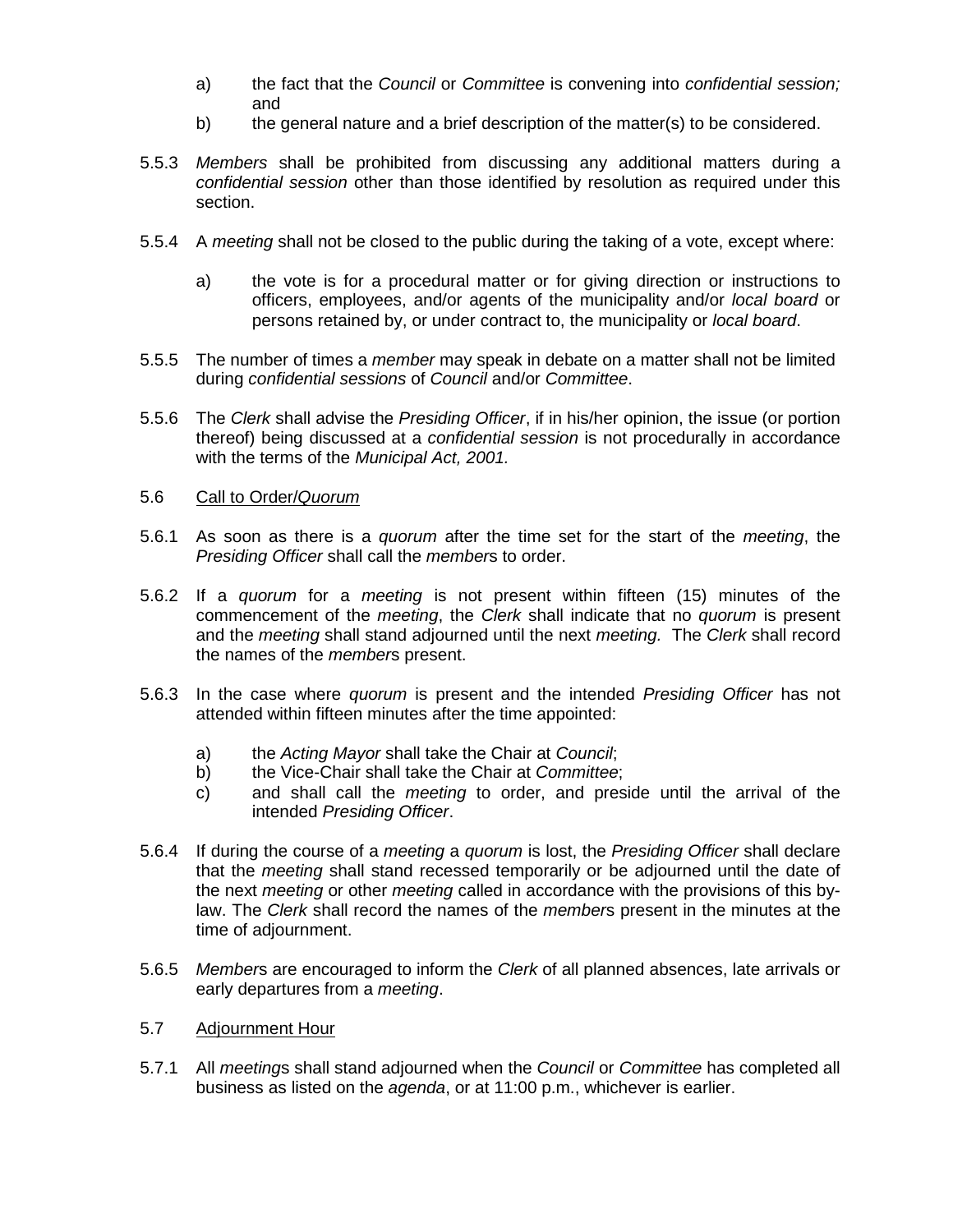- 5.7.2 Where the business before *Council or Committee* has not been completed by the above hour, *Council or Committee* may pass a resolution by a majority vote of the *members* to proceed one additional hour beyond the hour of 11:00 p.m. to continue any *unfinished business*.
- 5.8 Notice of *Meetings*
- 5.8.1 Notice of all *meeting*s of *Council* and *Committee,* in the form of the agenda, shall be provided to *members* and posted to the Town website.
- 5.8.2 Addendum items identified prior to 12:00 noon on the Monday prior to the *meeting* shall be posted on the Town's website, and the members of Council shall be made aware of the Addendum Agenda through email notification.

## **Rules of Conduct and Debate**

- 6.1 Conduct/Decorum
- 6.1.1 *Member*s of *Council* shall:
	- (a) act in accordance with their Declaration of Office pursuant to the *Municipal Act, 2001* and the *Council* Code of Conduct;
	- (b) act with integrity all responsibilities to *Council*, the Town of Caledon, and the public, in keeping with approved corporate policies;
	- (c) not speak disrespectfully of the Reigning Sovereign, any member of the Royal Family, the Governor-General, the Lieutenant Governor, the Head of the Government of Canada, or the Province of Ontario;
	- (d) not use offensive words or insulting expressions at any time including speaking in a manner that is discriminatory in nature based on an individual's race, ancestry, place of origin, citizenship, creed, gender, sexual orientation, age, colour, marital status, family status or disability;
	- (e) treat the *Presiding Officer*, other m*ember*s, staff, and the delegates from the public with courtesy, respect and good faith;
	- (f) not leave his/her seat or make any noise or disturbance while a vote is being taken and until the result is declared;
	- (h) not disobey the rules of the *Council* or a decision of the *Presiding Officer* or *Council* on a question of order, practice or interpretation of the rules of the *Council*;
	- (i) be encouraged to ask any relevant questions of staff prior to any *meeting* where an issue may be introduced or debated so that staff may be able to have appropriate information at such *meeting* if necessary; and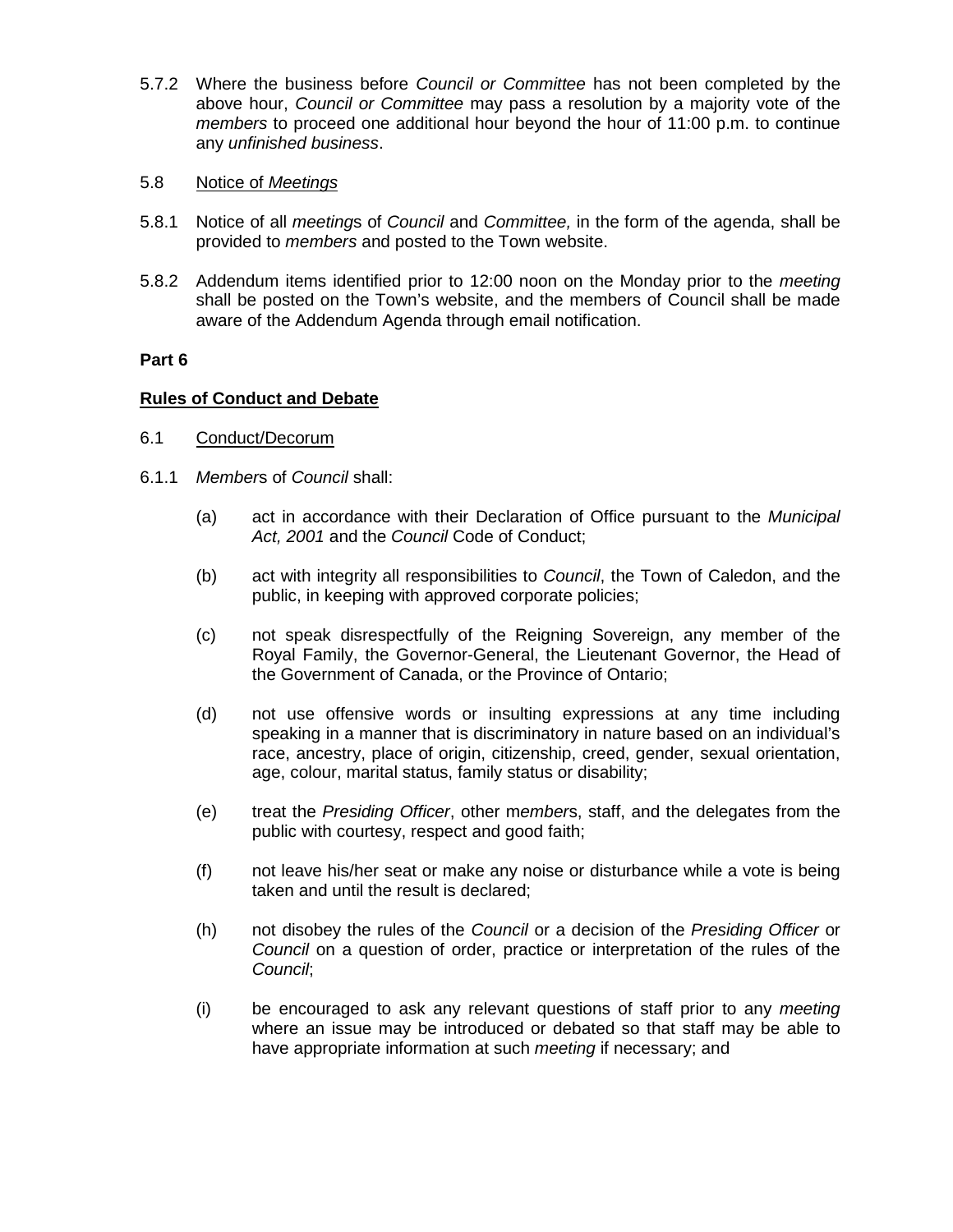- (j) are encouraged to put their cell phones on silent, and electronic devices, except those in use to facilitate the *meeting*, or otherwise set them so as not to emit any audible sound during a *meeting*.
- 6.1.2 Where a *member* has been called to order by the *Presiding Officer* for disregarding the *rules of procedure* and the *member* persists in such conduct, the *Presiding Officer* may order such *member* to vacate the meeting place.
- 6.1.3 Where, the *member* apologizes, the *Presiding Officer* may permit the *member* to resume his/her seat.

#### 6.2 Speaking/Debate

- 6.2.1 Any *member* desiring to speak to any motion shall signify the intent in such manner as the *Presiding Officer* may direct, and shall refrain from speaking until the *Presiding Officer* has recognized him/her.
- 6.2.2 When a *member* has been recognized by the *Presiding Officer* to speak, the *member* may rise and shall direct his/her questions or comments to the *Presiding Officer* and speak only to the matter under consideration.
- 6.2.3 The *Presiding Officer* shall recognize the *member*s who wish to speak in the order that they come to his/her attention.
- 6.2.4 When a *member* is speaking, no other *member* shall interrupt, except to raise a *Point of privilege* or *Point of order*.
- 6.2.5 A *member* shall be restricted to asking questions related directly to the matter under discussion.
- 6.2.6 The *Presiding Officer* may answer questions and comment in a general manner but if he/she wishes to speak to the matter under discussion, he/she shall withhold his/her comments until the conclusion of the debate after all other *members* have had an opportunity to speak to the matter

#### 6.3 *Council meetings*

- 6.3.1 A *member* shall not speak more than once to the same motion until all other *member*s have had the opportunity to speak to the matter for the first time, except for the purpose of providing an explanation of a material part of his/her speech which may have been misunderstood and in doing so he/she shall not introduce new matters. No *member* shall speak to the same motion more than twice without the leave of *Council.*
- 6.3.2 A *member* shall not speak to the same motion, or in reply, for longer than five minutes, without leave of *Council*.

#### 6.4 *Committee meetings*

6.4.1 The number of times a member may speak in debate on a matter shall not be limited during *a Committee* Meeting.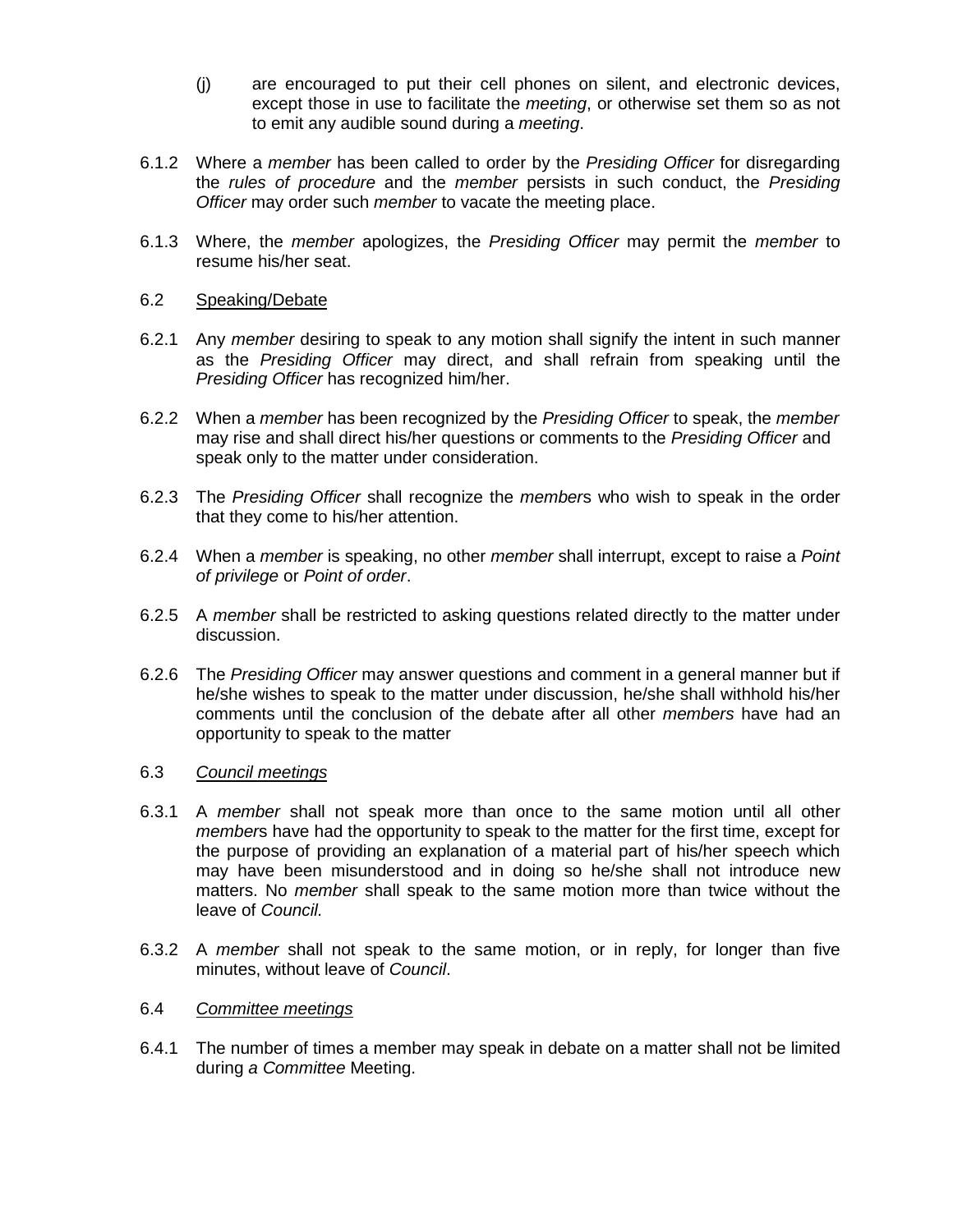## 6.5 Public Conduct at *Council* and *Committee meeting*s

- 6.5.1 Public attendees at a *Council* or *Committee meeting* shall maintain order and quiet and shall not address *Council* except with the permission of *Council*.
- 6.5.2 No person shall display signs or placards, applaud participants in debate or engage in conversation or other behaviour which may disrupt the proceedings of *Council* or *Committee*.
- 6.5.3 No person shall bring into the meeting cellular telephones pagers or other electronic devices which emit a sound unless such devices are turned off or otherwise set to non-audible.
- 6.5.4 No person shall use indecent, offensive or insulting language or speak disrespectfully of any *member* of Federal, Provincial or Regional *Council*, any *member* of *Council* or any employee of the Town.
- 6.5.5 Persons addressing *Council* in accordance with section 8.6 of this by-law shall only speak on the subject in debate and shall not speak on any other subject.
- 6.5.6 Any person who contravenes any provision of this section, may be expelled from the *meeting* by the *Presiding Officer*.

#### 6.6 *Point of Privilege*

- 6.6.1 A *member* may at any time raise a *point of privilege* directing attention to a matter that affects the integrity, character or reputation of an individual, individuals or the entire *Council*, or the ability of an individual to participate.
- 6.6.2 *Point of Order*
- 6.6.3 Where a *member* considers that there has been a departure from the rules of procedure, the *member* may raise a *point of order* in accordance with Appendix "A".

## **Part 7**

#### *Council* **and** *Committee* **Agendas**

- 7.1 The *Clerk* shall determine the items to be considered by the Council in accordance with the provisions of this By-law and prepare an agenda for each regular or special meeting of Council and Committee, Meetings.
- 7.2 When reasonably possible, agendas for *Council and Committee meeting*s shall be made available to the public by noon on Friday prior to a *meeting*.
- 7.2A When reasonable possible, agendas for Standing *Committee* meetings shall be made available to the public no later than forty-eight (48) hours proceeding the time at which the meeting is scheduled to commence, excluding weekends.
	- 7.3 The *Clerk* may prepare an addendum to the agenda to deal with supplementary information to items of business listed on the agenda. The addendum shall be provided to the public and Members of Council by 12 noon on the Monday prior to the meeting.

[By-law 2017-9 effective March 7/17]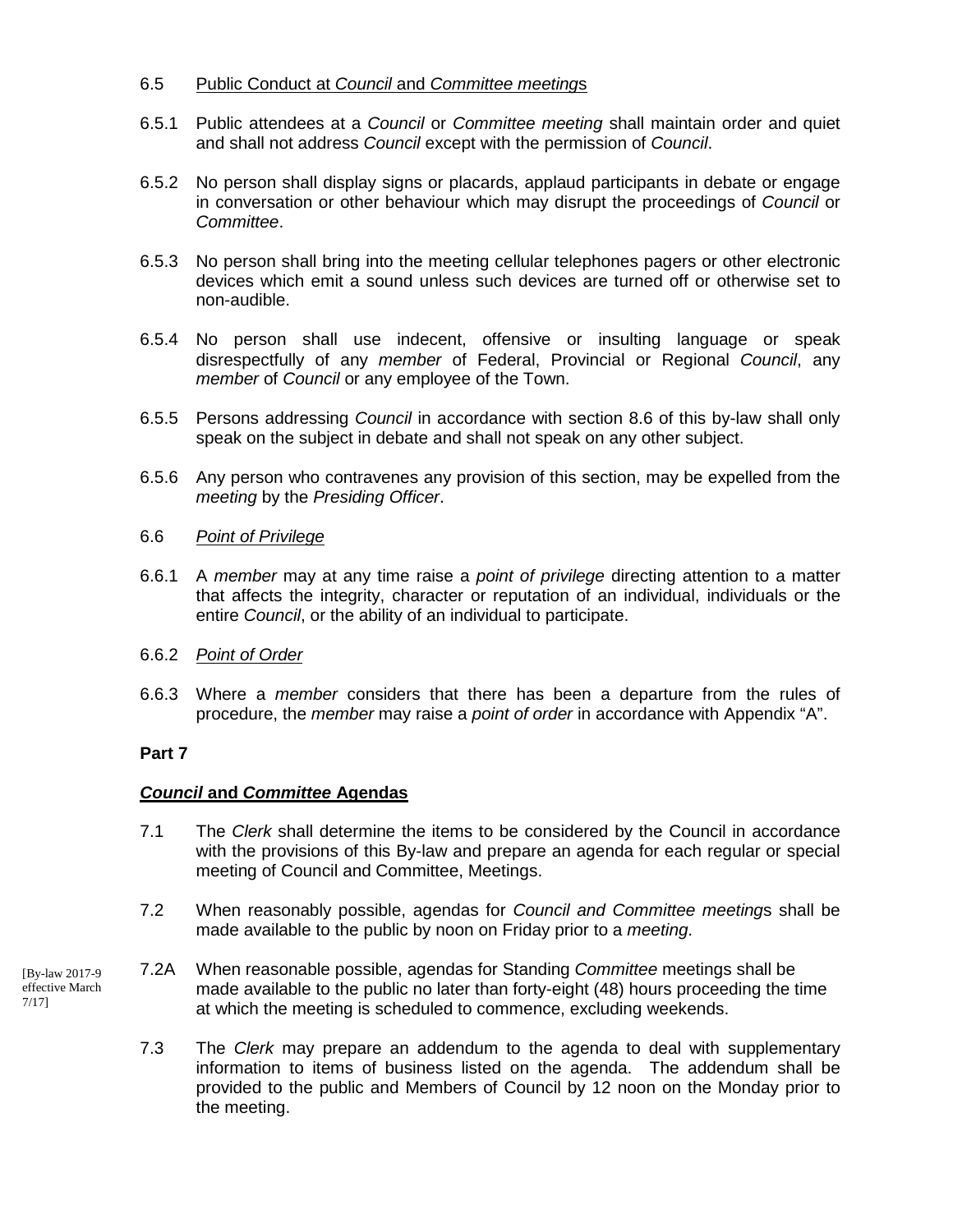- 7.3A Subsequent to subsection 7.3, an addendum for a Standing *Committee* shall be] provided to the public and members of the *Committee* by 12 noon on the day prior to the meeting. [By-law 2017-9 effective March 7/17]
	- 7.4 An item of business not listed on the agenda is not permitted to be introduced at a *meeting* unless authorized by a two-thirds vote of the *members* present.

#### *Meeting* **Proceedings**

8.1 The business of *Council or Committee* shall be taken up in the order in which it stands on the agenda, unless otherwise decided by the *Presiding Officer*, the *Council or Committee*.

#### 8.2 Opening Procedure

- 8.2.1 As soon after the appointed time of the meeting that there is a quorum present, the *Presiding Officer* shall take the Chair and call the *members* to order.
- 8.2.2 Every regular *Council* meeting shall commence with a prayer and the singing of O' Canada.

#### 8.3 Agenda Amendments

- 8.3.1 The *Presiding Officer* shall announce any amendments to the agenda.
- 8.4 Disclosure of Pecuniary Interest and General Nature Thereof
- 8.4.1 It is the responsibility of each *member* to identify and disclose any direct and indirect pecuniary interest on any item or matter before the *Council* or *Committee,* in accordance with the provisions of the of interest legislation currently in effect.
- 8.4.2 Where a *member* has any *pecuniary interest*, direct or indirect, in any matter and is present at a *meeting* of the *Council* or *Committee* at which the matter is the subject of consideration, the *member* shall:
	- a) prior to any consideration of the matter at the *meeting*, disclose the interest and the general nature thereof;
	- b) leave Council table for the part of the *meeting* during which the matter is under consideration but may remain in the Council Chamber;
	- c) not take part in the discussion of or vote on any question with respect to the matter; and
	- d) not attempt in any way before, during and/or after the *meeting* to influence the voting on any such question.
- 8.4.3 Where a *meeting* is not open to the public, in addition to complying with the requirements of subsection 8.4.2, the *member* shall leave the *meeting* for the part of the *meeting* during which the matter is under consideration.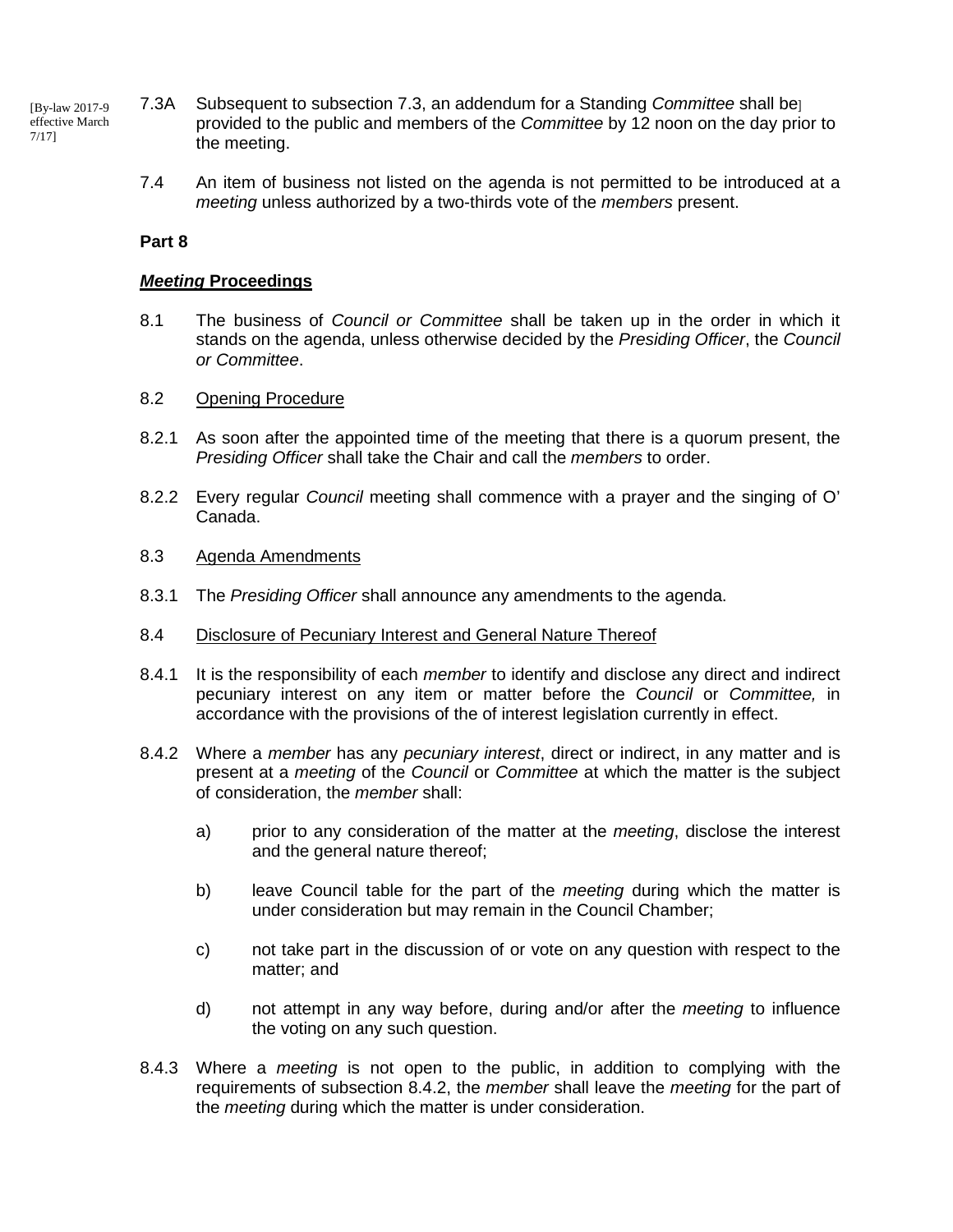- 8.4.4 Where the interest of a *member* has not been disclosed by reason of his/her absence from the particular *meeting*, the *member* shall disclose the interest and otherwise comply at the first *meeting* of *Council* or *Committee*, as the case may be, attended by the *member* after the particular *meeting*.
- 8.4.5 Every declaration of interest and the general nature thereof made in accordance with the *Municipal Conflict of Interest Act* shall, where the meeting is open to the public, be recorded in the minutes of the meeting by the *Clerk* of the municipality or secretary of the committee or *local board*, as the case may be.

#### 8.5 Awards and Recognition

- 8.5.1 A person may appear before the *Council* for the purpose of presenting or receiving a gift or recognition provided that the person or a representative of such person submits a request in writing to the *Clerk* describing the nature and purpose of the presentation.
- 8.5.2 The *Council* may for any reason deemed appropriate refuse to permit a *presentation*.

#### 8.6 *Consent Items*

- 8.6.1 Items of business listed on the *Committee* agenda which are*,* generally routine in nature and would not require debate, shall be listed as consent items and may be approved collectively by a single motion.
- 8.6.2 A *member* may make brief comments to a consent item prior to the consideration of the adoption of the matters listed, however, if a *member* wishes to debate or amend the recommendation of an item; the item shall be removed from the consent list and dealt with as a separate item.
- 8.6.3 Minutes of the previous *meetings* of *Council* and *Committee* shall be listed as *Consent items* for consideration and approval.

#### 8.7 Public *Meetings*

- 8.7.1 The *Committee* is delegated the power to hold a public hearing or meeting where legislatively required and any such matter shall be listed on either a *Council* or *Committee* agenda, as deemed appropriate, at which the proceedings shall be conducted in accordance with the applicable legislative requirements.
- 8.7.2 The *Presiding Officer* shall advise of the procedures to be followed at the commencement of the public *meeting*.
- 8.7.3 During a public *meeting*, after all members of the public have been provided an opportunity to speak to the matter under consideration, the *Presiding Officer* shall adjourn the public portion of the *meeting* and debate on the matter shall be limited to *member*s.
- 8.7.4 The *Committees* shall, as authorized the *Municipal Act*, *2001*, as amended, act in place and stead of the Council, unless otherwise decided by the Council to conduct hearings at public meetings required by the *Planning Act, 1990*, as amended; the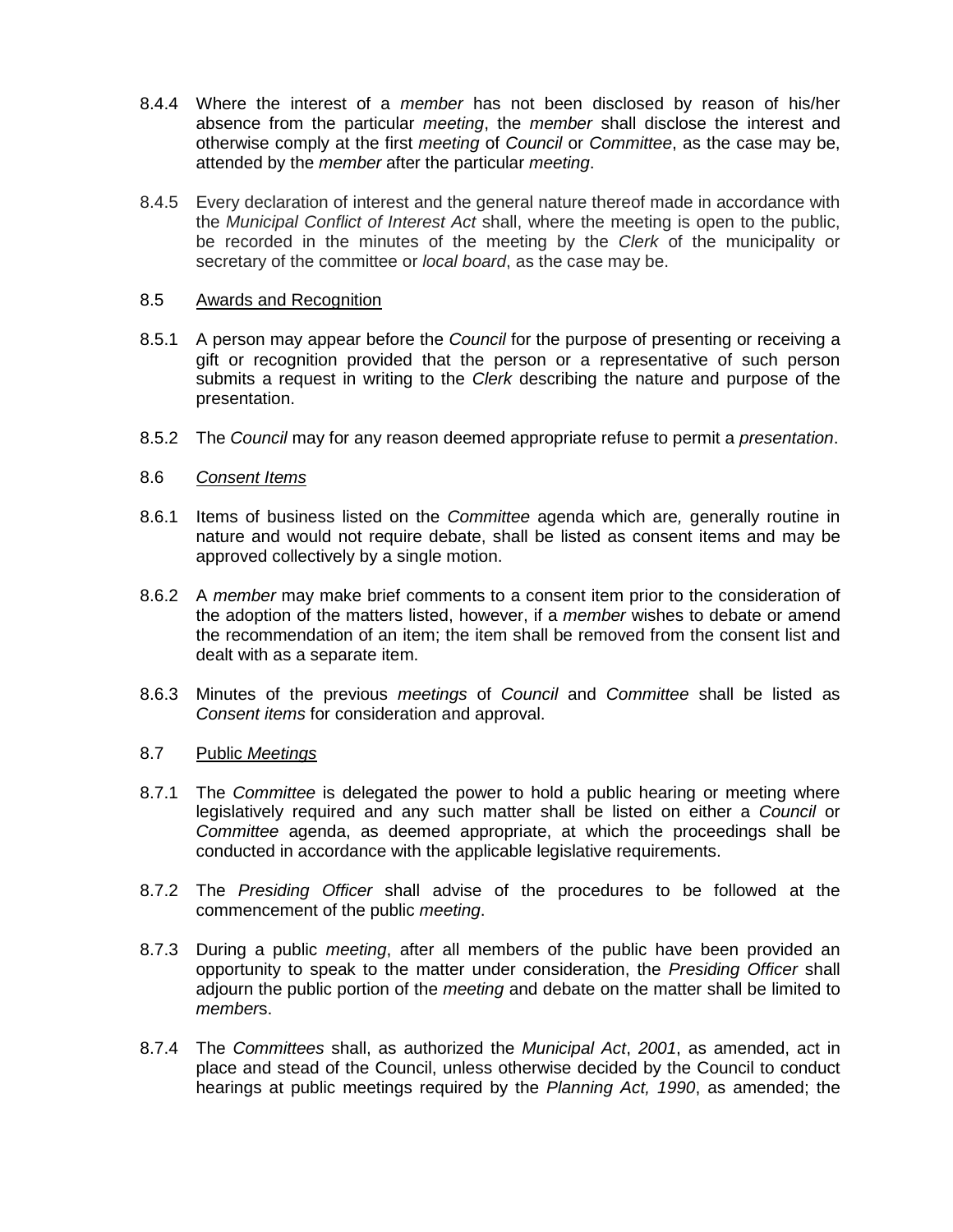*Development Charges Act*, *1990*, as amended, and the *Education Act, 1990,* as amended, and as directed additionally by the Council pursuant to any other Act.

#### 8.8 Presentations

- 8.8.1 A Town staff member, Officer or agent of the Corporation may appear before *Council*  or *Committee* for the purpose of providing an informational *presentation* concerning corporate projects, initiatives, programs or services and shall be scheduled by the *Clerk*.
- 8.8.2 All other *presentations* shall be specified by resolution of *Council.*
- 8.8.3 Persons or organizations wishing to make a public *presentation* shall submit a request to the *Clerk* for *Council's* consideration, no later than two weeks prior to the proposed *presentation* date.
- 8.8.4 A maximum of three (3) *presentations* will be permitted at each *meeting*.
- 8.8.5 A maximum of ten (10) minutes shall be permitted for each *presentation*, unless otherwise deemed necessary by the Clerk for educational purposes.
- 8.8.6 Following each *presentation*, *Members* of *Council* may ask questions of the presenter.

## 8.9 *Delegations*

- 8.9.1 Any person desiring to be heard shall submit a request in writing to the *Clerk*. The written request shall state the nature of the business to be discussed concerning an item on the agenda. Persons addressing *Committee* or *Council* shall confine their remarks to the stated business.
- 8.9.2 A person wishing to address *Committee* or *Council* may speak, with the leave of *Committee* or *Council* for up to ten (10) minutes and successive extensions of ten (10) minutes may be granted.
- 8.9.3 In the case of an emergency, a person wishing to address the *Committee* or *Council*  concerning an item on the agenda may request an emergency *delegation* through the *Clerk* before the *Committee* or *Council meeting* begins. The *Clerk* will advise the *Presiding Officer* of the request.
- 8.9.4 When a request for an emergency *delegation* has been given to the *Mayor* by the *Clerk*, the Mayor will call for a vote of the *Committee* or *Council* to waive the rules for *delegations* to allow the person to speak and upon a majority vote in the affirmative the person will be permitted to address *Committee* or *Council*.

#### 8.10 *Notices of Motion*

8.10.1 *Notices of Motio*n shall be in writing and delivered to the *Clerk* by the agenda deadline, to be included on the agenda for consideration at the scheduled *Committee Meeting*.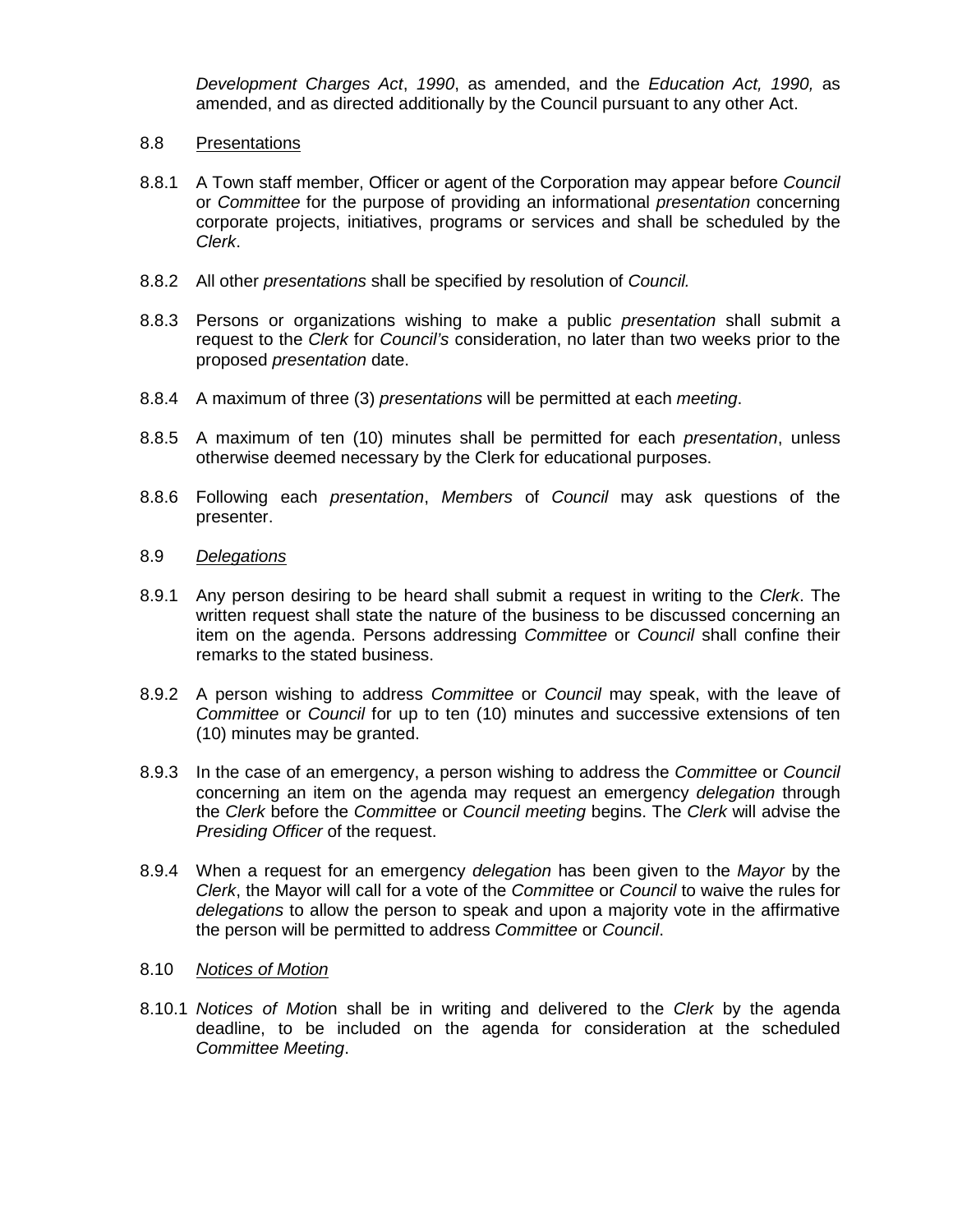8.10.2 Where it is would be beneficial to obtain a staff report on any *notice of motion* prior to its consideration, *members* may refer such *notice of motion* to staff upon its introduction for report and consideration as an item of business at a future meeting.

### 8.11 Announcements

8.11.1 *Member*s shall be permitted a maximum of three (3) minutes each at *Council meetings* in order to provide announcements which are intended for the purpose of sharing information about events, activities, functions and general work of *member*s and such updates shall not be reflected in the minutes of the *meeting*.

## 8.12 By-laws

- 8.12.1 Every by-law shall be in writing and shall require only one reading prior to being passed by a majority vote of *Council.*
- 8.12.2 Unless separated at the request of a *member*, all by-laws proposed for adoption shall be passed collectively by a single motion.
- 8.12.3 Every by-law passed by *Council* shall signify the date of passage and be signed by the *Mayor* and the *Clerk* and sealed with the seal of the Corporation.
- 8.12.4 A by-law shall be passed for each *Council meeting* to confirm the proceedings thereof.
- 8.12.5 The *Clerk* shall be authorized to make minor corrections to any by-law resulting from technical or typographical errors prior to the by-law being signed.

#### 8.13 Adjournment

8.13.1 Upon completion of the agenda, the *Presiding Officer* shall declare a meeting adjourned.

#### **Part 9**

#### **Minutes**

- 9.1 Minutes shall record:
	- a) the place, date and time of meeting;
	- b) the name of the *Presiding Officer* and the record of the attendance of the *members*;
	- c) declarations of pecuniary interest;
	- d) the final recommendations of the *Committee* for *Council`s* consideration;
	- e) the motions considered and votes taken by *Council*; and
	- f) except as provided elsewhere in this by-law, all the other decisions or authorized actions without note or comment.
- 9.2 *Confidential Session* minutes shall record: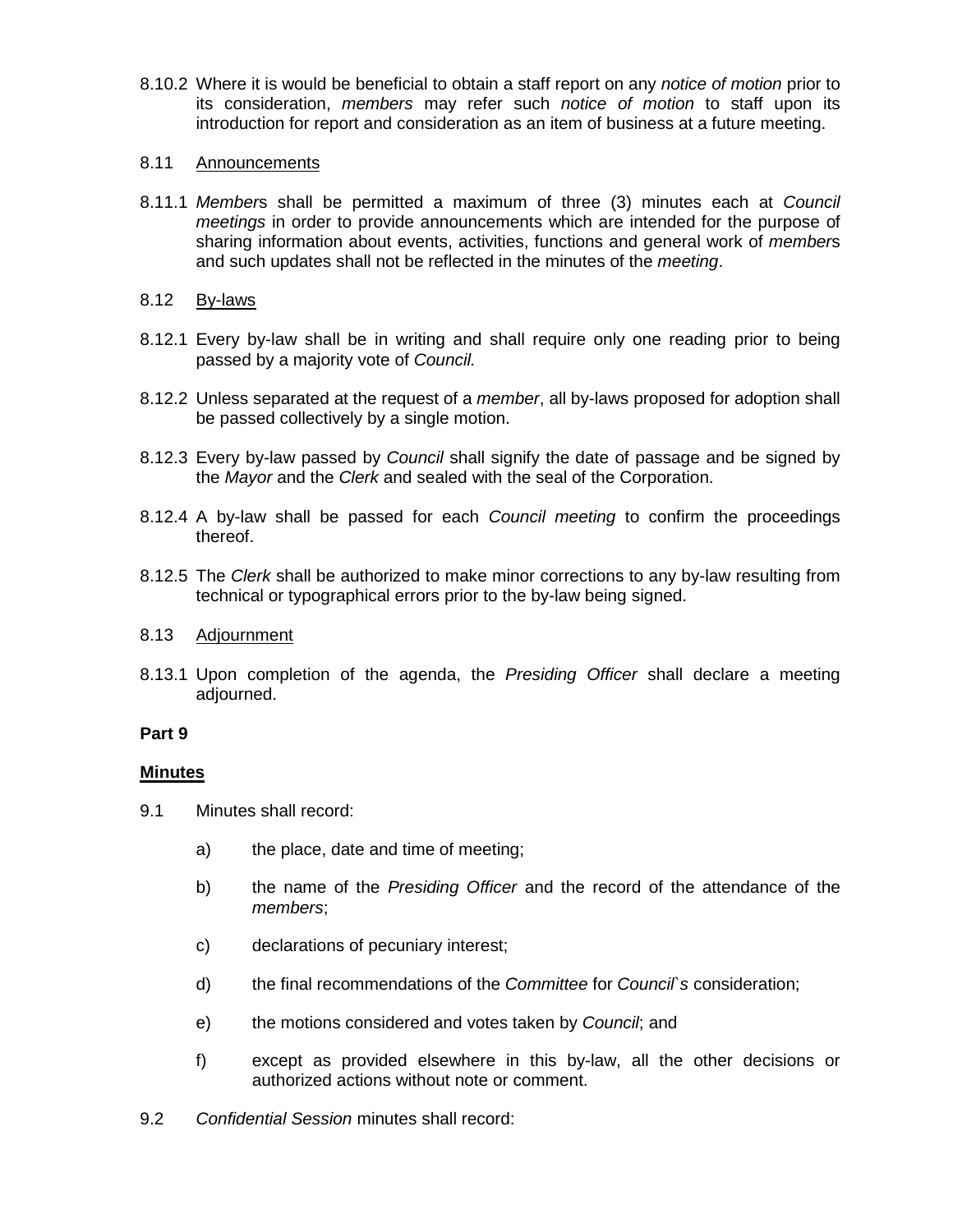- a) the place, date and time of meeting;
- b) the names of the *Presiding Officer* and the record of the attendance of the *members* and any other attendees;
- c) a description of the substantive and procedural matters discussed, including specific reference to any documents considered;
- d) the motions considered and votes taken by *Council* and *Committee*; and
- e) all directions given.
- 9.3 The minutes, with the exception of minutes resulting from a *Confidential Session* of each *Council* and Committee *meeting* shall be presented to *Council* at the next *meeting* for confirmation.
- 9.4 Reports considered in *confidential session* shall be released to the public upon *Council* direction; in accordance with a legal opinion; or in conformity with the provisions of the *Municipal Freedom of Information and Protection of Privacy Act*.

## *Motions*

- 10.1 Except as provided elsewhere in this by-law, all *motions* shall be in writing and shall be signed by the mover and seconder.
- 10.2 In *Council* or *Committee*, the following procedural *motions* may be introduced verbally, without notice and without leave, except as otherwise provided by this bylaw:
	- a) a *point of order* or *privilege*.
	- b) to close debate.
	- c) to adjourn.
- 10.3 In *Council*, the following procedural motions may be introduced without notice and without leave, except as otherwise provided by this by-law:
	- a) to suspend the *rules of procedure*.
	- b) to table.
	- c) to postpone definitely (deferral motion with a specified date/*meeting*).
	- d) to refer.
	- e) to amend.
	- f) to postpone indefinitely (deferral motion without specifying a date/*meeting*).
	- g) any other procedural motion.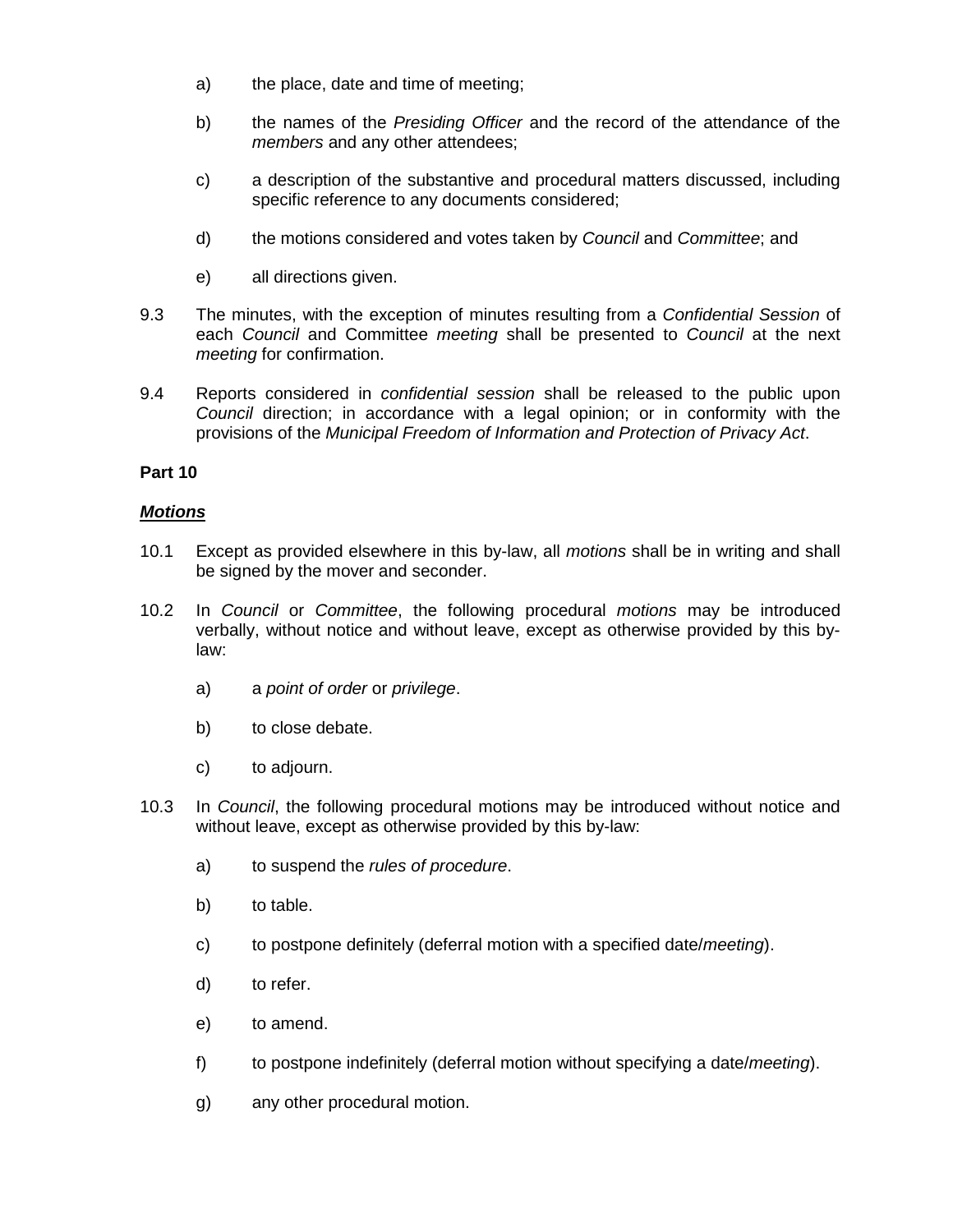- 10.4 The mover and seconder may withdraw a *motion* or a *notice of motion* at any time prior to it being read by the *Presiding Officer.*
- 10.5 After a *motion* has been read or stated by the *Presiding Officer*, it shall be deemed to be in the possession of *Council*, but may be withdrawn by the mover and seconder at any time before being voted on with the concurrence of *Council*.
- 10.6 When a *motion* is under consideration, no other *motion* shall be received except a procedural motion or a motion to amend.
- 10.7 After a *motion* has been put to vote by the *Presiding Officer*, no *member* shall speak to the *motion* nor shall any other *motion* be made until after the vote is taken and the result has been declared.
- 10.8 A *motion* regarding a matter, which is beyond the jurisdiction of the *Council*, shall not be in order except a matter, which, in the opinion of the *majority* of *Council*, has to do with the welfare of the citizens generally. The question of the opinion is to be decided without debate.
- 10.9 Appendix "A" forms part of this by-law and shall describe the form and standard descriptive characteristics of motions commonly used in *Council* and *Committee*.

## **Reconsideration**

- 11.1 Any proposal to reconsider, amend or rescind a previous decision of *Council* made within one year of the current term shall require a motion of reconsideration.
- 11.2 A motion to reconsider a previous decision of *Council* made earlier in a *meeting:*
	- a) may be presented at any time prior to the meetings' adjournment by any member who voted in the majority when the decision was made;
	- b) may not be apply to a decision of indefinite postponement; and
	- c) shall require an affirmative vote of the majority of the *members* present.
- 11.3 A motion to reconsider a previous decision of *Council* at a subsequent *meeting*:
	- a) may only be introduced by a *member* who was present at the *meeting* and who voted in the *majority* when the decision was made or who was not present at the meeting when the decision was made;
	- b) shall be introduced as a *notice of motion* in accordance with section 8.10 for consideration; and
	- c) shall require an affirmative vote of two-thirds vote of the *members* present.
- 11.4 The mover of a motion to reconsider shall specify whether the reconsideration will address the entire original decision of *Council* or part of the original decision.
- 11.5 Debate on a motion for reconsideration shall be confined to reasons for or against reconsideration.
- 11.6 Discussion of the previous decision shall not be in order until the motion to reconsider has been adopted.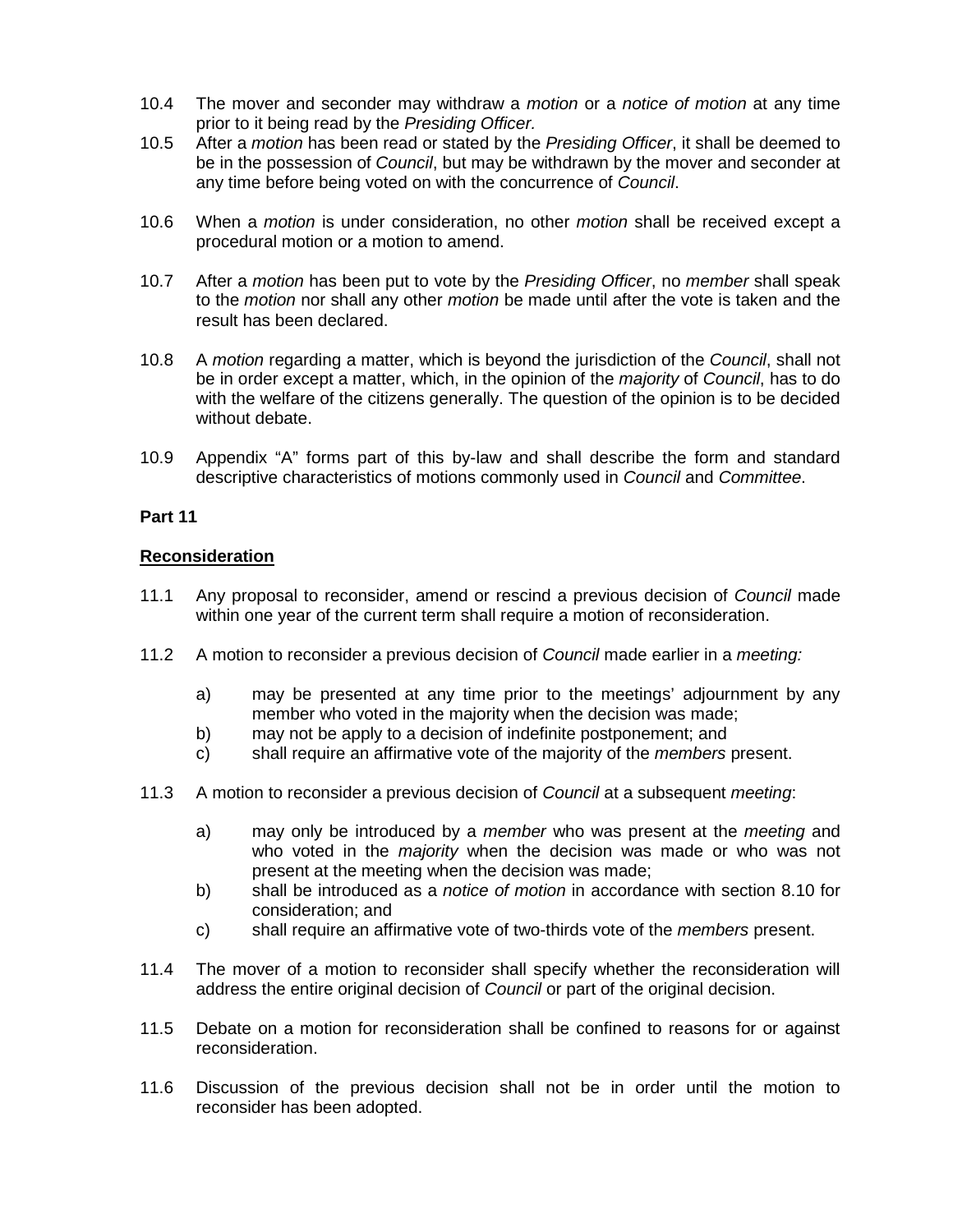- 11.7 Where the motion to reconsider is decided in the affirmative, reconsideration of the previous decision of *Council* shall become the next order of business unless the motion to reconsider included direction to postpone reconsideration to a definitive date.
- 11.8 During the term of Council, a motion to reconsider shall not be permitted more than once with regard to a previous decision of *Council* nor shall a vote to reconsider be reconsidered.

## **Voting**

- 12.1 The manner of determining the decision of the *Council* or *Committee* on a motion where no *recorded vote* is called for shall be at the discretion of the *Presiding Officer*, and may be by a show of hands.
- 12.2 Except as provided in the *Municipal Act, 2001*, no vote shall be taken by ballot or by any other method of secret voting, and every vote so taken is of no effect.
- 12.3 Voting shall be conducted in the following order:
	- a) amendment to any amending *motion*;
	- b) upon determination of a) above, any subsequent amendment to the amending *motion*;
	- c) the amending *motion*;
	- d) the main *motion*.
- 12.4 When the matter under consideration contains distinct recommendations or propositions, any *member* may request that the vote be taken separately on each recommendation or proposition and no vote shall be required to be taken on the matter as a whole.
- 12.5 Every *member* present at a *meeting* shall vote on every *motion*, unless prohibited by legislation. Failure to vote for any other reason shall be deemed to be a negative vote.
- 12.6 Except as provided elsewhere in this by-law, a *motion* shall be deemed to have been carried when a *majority* of the *member*s present and voting have voted in favour of the motion. Any motion upon which there is a tied vote shall be deemed to have been defeated.
- 12.7 If a *member* disagrees with the announcement of the result of any vote, the *member* may object immediately to the announcement and require that the vote be retaken.
- 12.8 *Recorded Votes*
- 12.8.1 *Recorded votes* may only be taken during a Council Meeting.
- 12.8.2 A member may request a *recorded vote* immediately prior or immediately subsequent to the taking of the vote.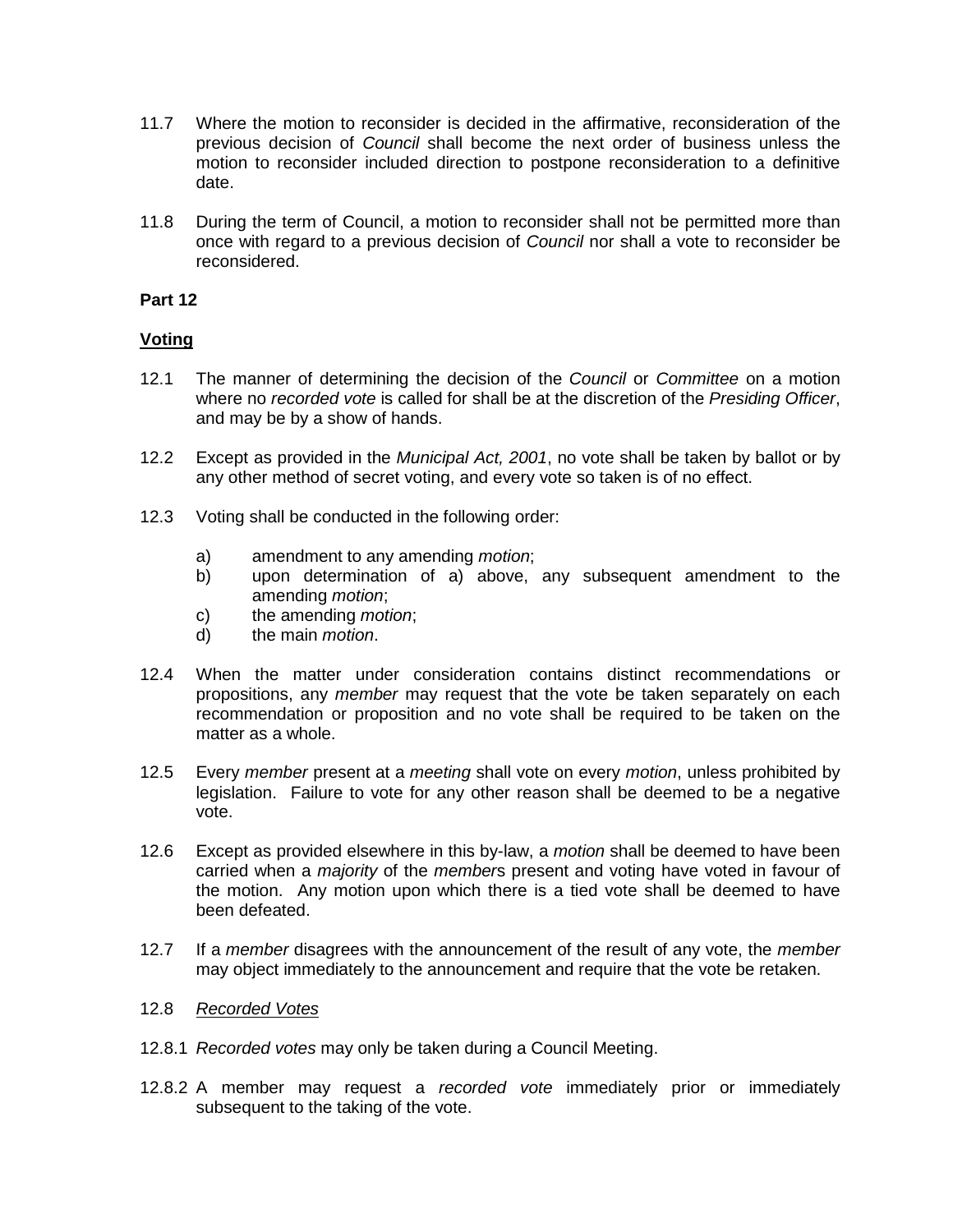12.8.3 Once a *recorded vote* is called, the *Clerk* shall conduct the vote by:

- a) electronic means; or
- b) asking the members in favour to indicate the vote and then those opposed to indicate the vote.
- 12.8.4 The *Clerk* shall announce the results and record the votes in the minutes.

#### **Part 13**

#### **General**

- 13.1 By-law 2009-088 and all amendments thereto are hereby repealed.
- 13.2 Should any section, subsection, clause, paragraph or provision of this by-law be declared by a court of competent jurisdiction to be invalid, the same shall not affect the validity of this by-law as a whole or any part thereof, other than the provision so declared to be invalid.
- 13.3 This by-law shall take full force and effect on January 1, 2016.

**READ THREE TIMES AND FINALLY PASSED IN OPEN COUNCIL THIS 22nd DAY OF DECEMBER, 2015.**

"Allan Thompson"

Allan Thompson, Mayor

"Carey deGorter"

Carey deGorter, Clerk

\_\_\_\_\_\_\_\_\_\_\_\_\_\_\_\_\_\_\_\_\_\_\_\_\_\_\_\_\_\_\_

\_\_\_\_\_\_\_\_\_\_\_\_\_\_\_\_\_\_\_\_\_\_\_\_\_\_\_\_\_\_\_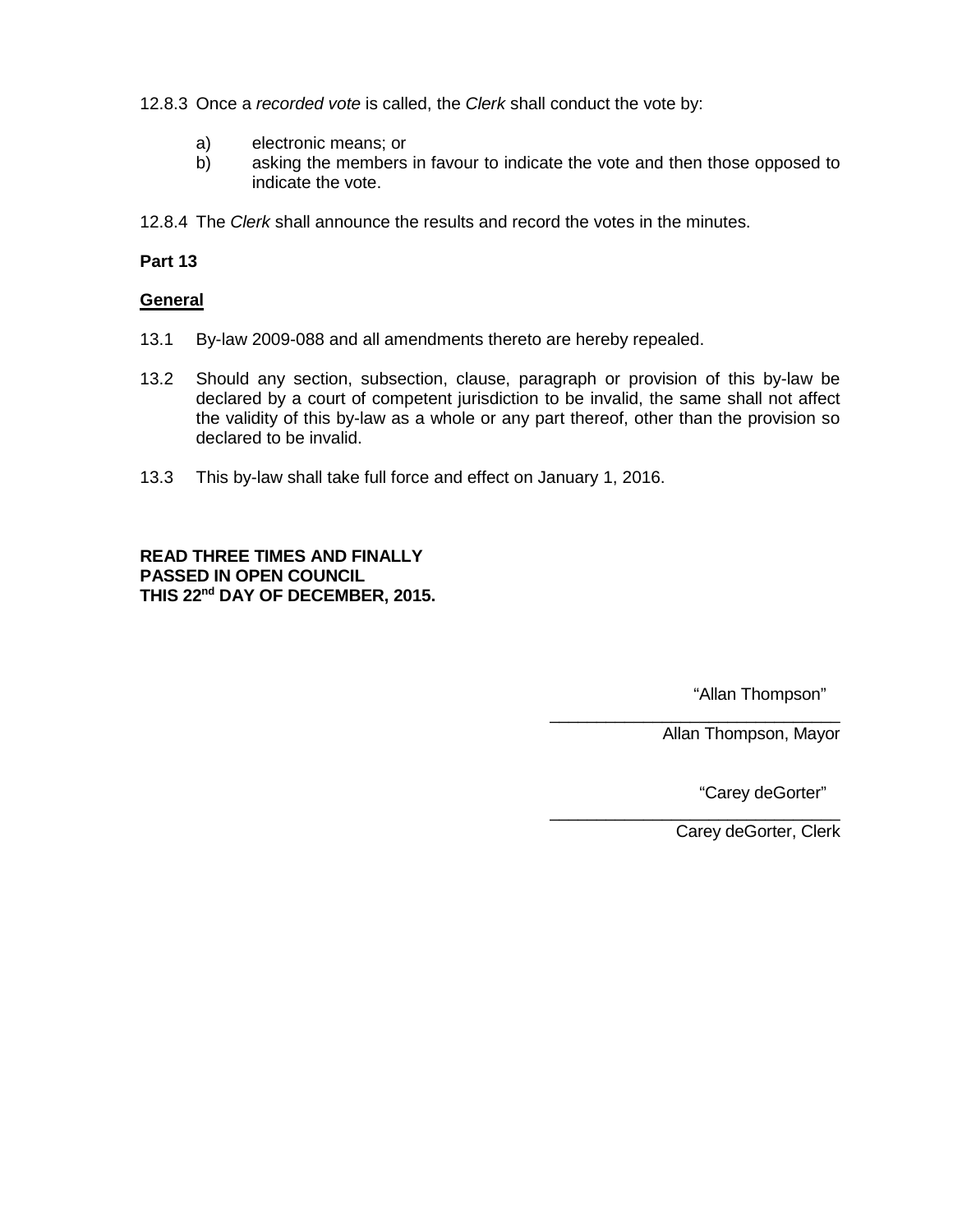## **Procedural Motions**

## 1. MOTION TO ADJOURN

- 1.1 A Motion to adjourn:
	- a) is always in order except as provided by this by-law.
	- b) is not debatable.
	- c) is not amendable.
	- d) is not in order when a *member* is speaking or during the verification of the vote.
	- e) is not in order immediately following the affirmative resolution of a motion to close debate; and
	- f) when resulting in the negative, cannot be made again until after some proceedings have been completed by *Council*.
- 1.2 A motion to adjourn, if carried without qualification, brings a *meeting* or a session of *Council* to an end.
- 1.3 A motion to adjourn to a specific time, or to reconvene upon the happening of a specified event, suspends a *meeting* of *Council* to continue at such time.

## 2. POINT OF PRIVILEGE

- 2.1 A *member* may at any time raise a *point of privilege* directing attention to a matter that affects the integrity, character or reputation of an individual, individuals or the entire *Council*, or the ability of an individual to participate.
- 2.2 A *point of privilege* shall take precedence over any other matter.
- 2.3 A *member* shall not be permitted to enter into any debate or introduce any motion not related to the *point of privilege*.
- 2.4 The *Presiding Officer* shall decide upon the point of privilege and advise the *member*s of the decision.
- 2.5 Unless a *member* immediately appeals the *Presiding Officers'* decision, the decision of the *Presiding Officer* shall be final.
- 2.6 If the decision of the *Presiding Officer* is appealed, the question "Shall the ruling of the Chair be upheld?" shall be called without debate, and its results shall be final, based on a *majority* vote.
- 2.7 When the matter has been determined to be a *point of privilege*, the *member* shall be afforded an opportunity to propose a motion in relation to that *point of privilege*.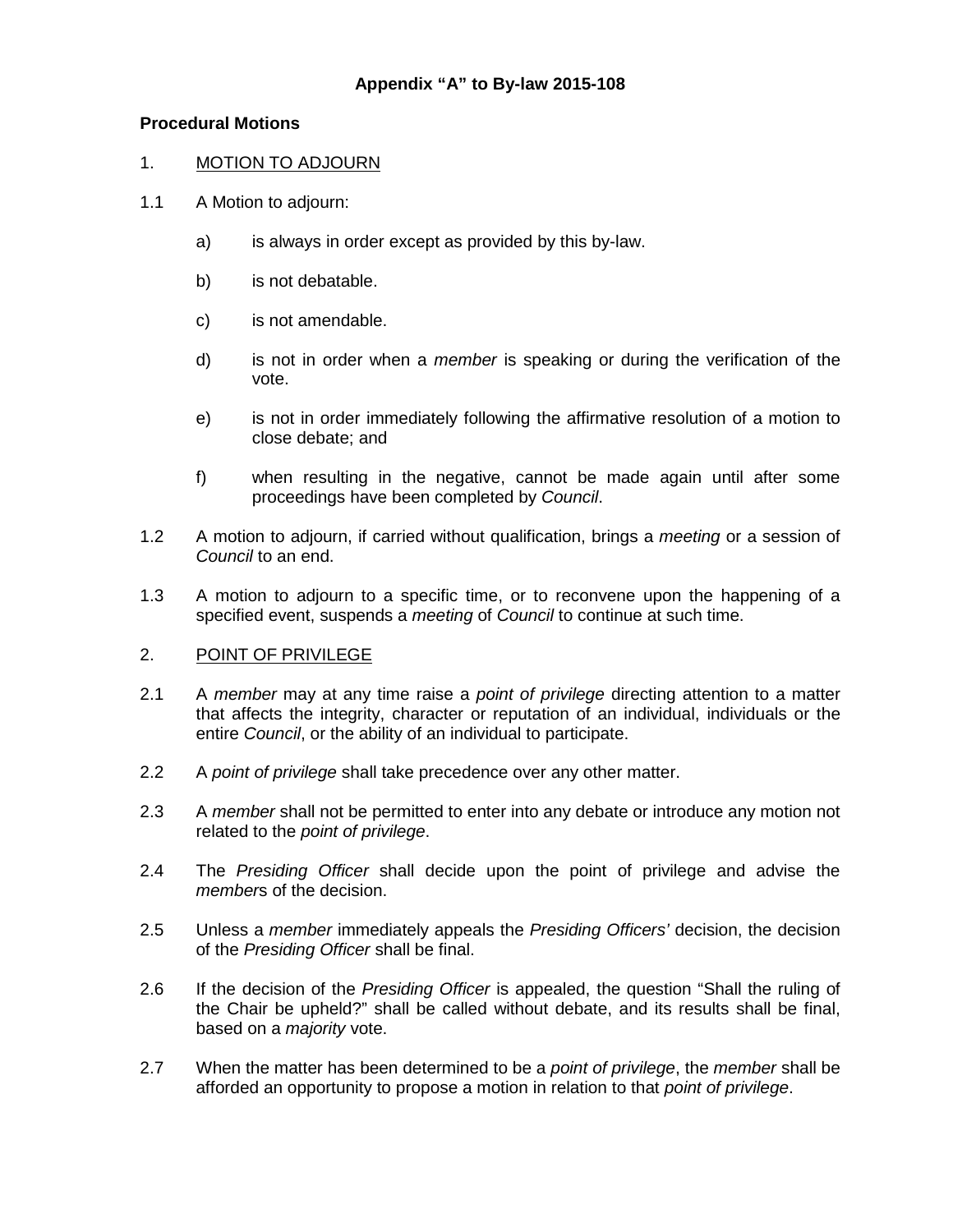## 3. MOTION TO TABLE

- 3.1 A motion to table:
	- a) is not debatable.
	- b) is not amendable.
- 3.2 A motion to table a matter with some condition, opinion or qualification added to the motion shall be deemed to be a motion to postpone.
- 3.3 The matter tabled shall not be considered again by *Council* until a motion has been made to take up the tabled matter at the same or subsequent *meeting* of *Council*.
- 3.4 A motion to take up a tabled matter is not subject to debate or amendment.
- 3.5 A motion that has been tabled at a previous *meeting* of *Council* cannot be lifted off the table unless notice thereof is given in accordance with section this by-law.
- 3.6 A motion that has been tabled and not taken from the table for six (6) months shall be deemed to be withdrawn and cannot be taken from the table.

## 4. MOTION TO CLOSE DEBATE (PREVIOUS QUESTION)

- 4.1 A motion to close debate:
	- a) is not debatable.
	- b) is not amendable.
	- c) cannot be moved with respect to the main motion when there is an amendment under consideration.
	- e) requires a two-thirds (2/3) *majority* vote of *member*s present for passage; and
	- (f) when resolved in the affirmative, the question is to be put forward without debate or amendment.

#### 5. MOTION TO POSTPONE DEFER

- 5.1 A motion to postpone defer (to a fixed time or date):
	- a) is debatable, but only as to whether a matter should be postponed and to what time.
	- b) is amendable as to time and/or date.
	- c) requires a *majority* vote of *member*s present to pass.
	- d) shall have precedence over the motions to refer, to amend, and to postpone indefinitely.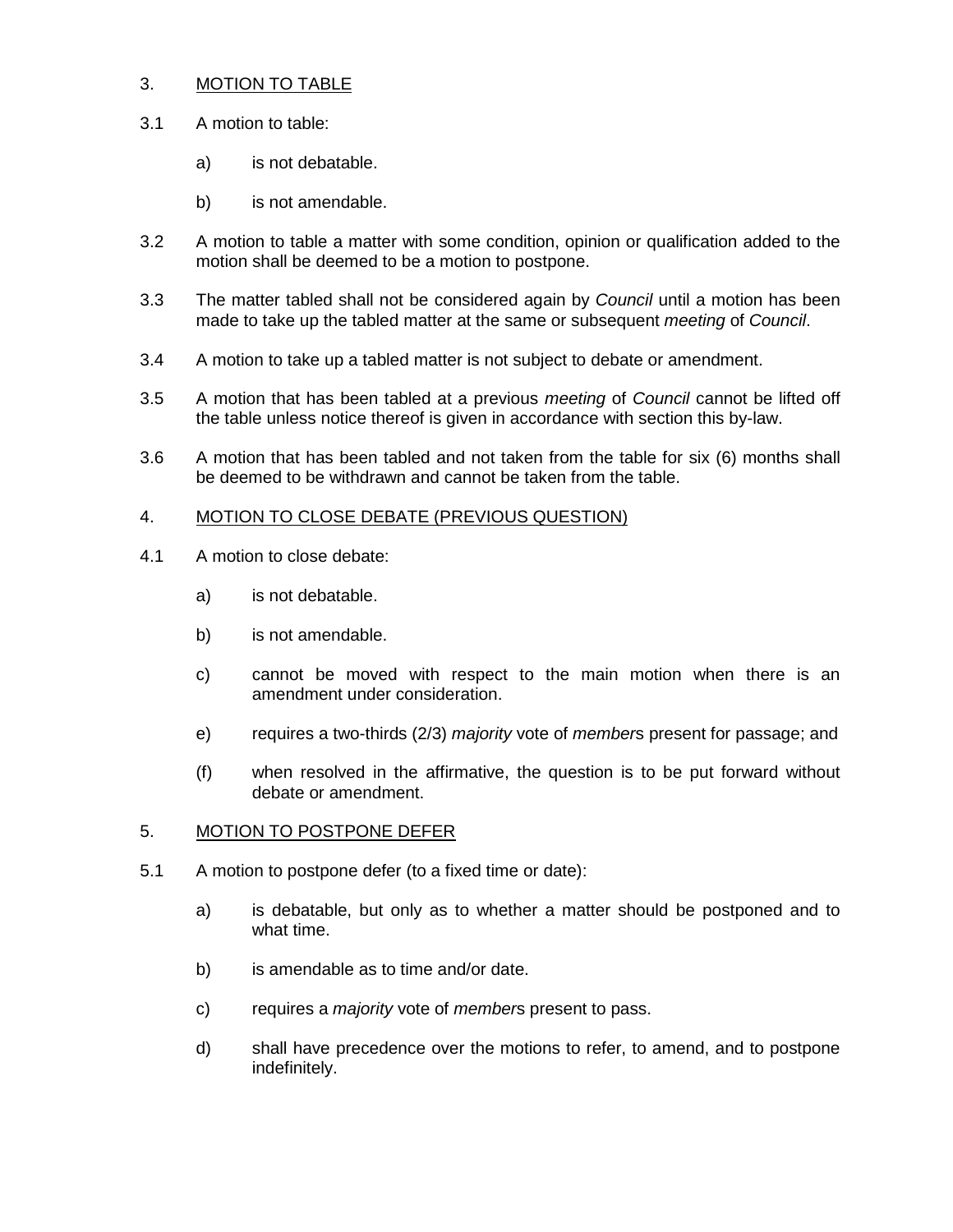# 6. MOTION TO REFER (TO *COMMITTEE* OR STAFF)

- 6.1 A motion to refer:
	- a) is debatable.
	- b) is amendable.
- 7. MOTION TO AMEND
- 7.1 A motion to amend:
	- a) is debatable.
	- b) is amendable.
	- c) shall be relevant and not contrary to the principle of the report or motion under consideration.
	- d) may propose a separate and distinct disposition of a question provided that such altered disposition continues to relate to the same issue, which was the subject matter of the question.
- 7.2 Only one motion to amend an amendment to the main motion shall be allowed at one time.

## 8. MOTION TO POSTPONE INDEFINITELY

- 8.1 A motion to postpone indefinitely:
	- a) is debatable, and debate may go into the merits of the main question, which effectively stops a motion and avoids a direct vote on the question.
	- b) is not amendable.
	- c) requires a *majority* vote.

#### 9. POINT OF ORDER

9.1 The *Presiding Officer* shall decide all points of order. When a *member* wishes to raise a *point of order*, the *member* shall ask leave of the *Presiding Officer* and after leave is granted, the *member* shall state the *point of order* to the *Presiding Officer*, after which the *Presiding Officer* shall decide on the *point of order*. Thereafter, the *member* shall only address the *Presiding Officer* for the purpose of appealing the decision to *Council* or *Committee*, as the case may be. If the *member* does not appeal, the decision of the *Presiding Officer* shall be final. If the *member* appeals to *Council* or *Committee* as the case may be, *Council* or *Committee* shall decide the question without debate and the decision shall be final.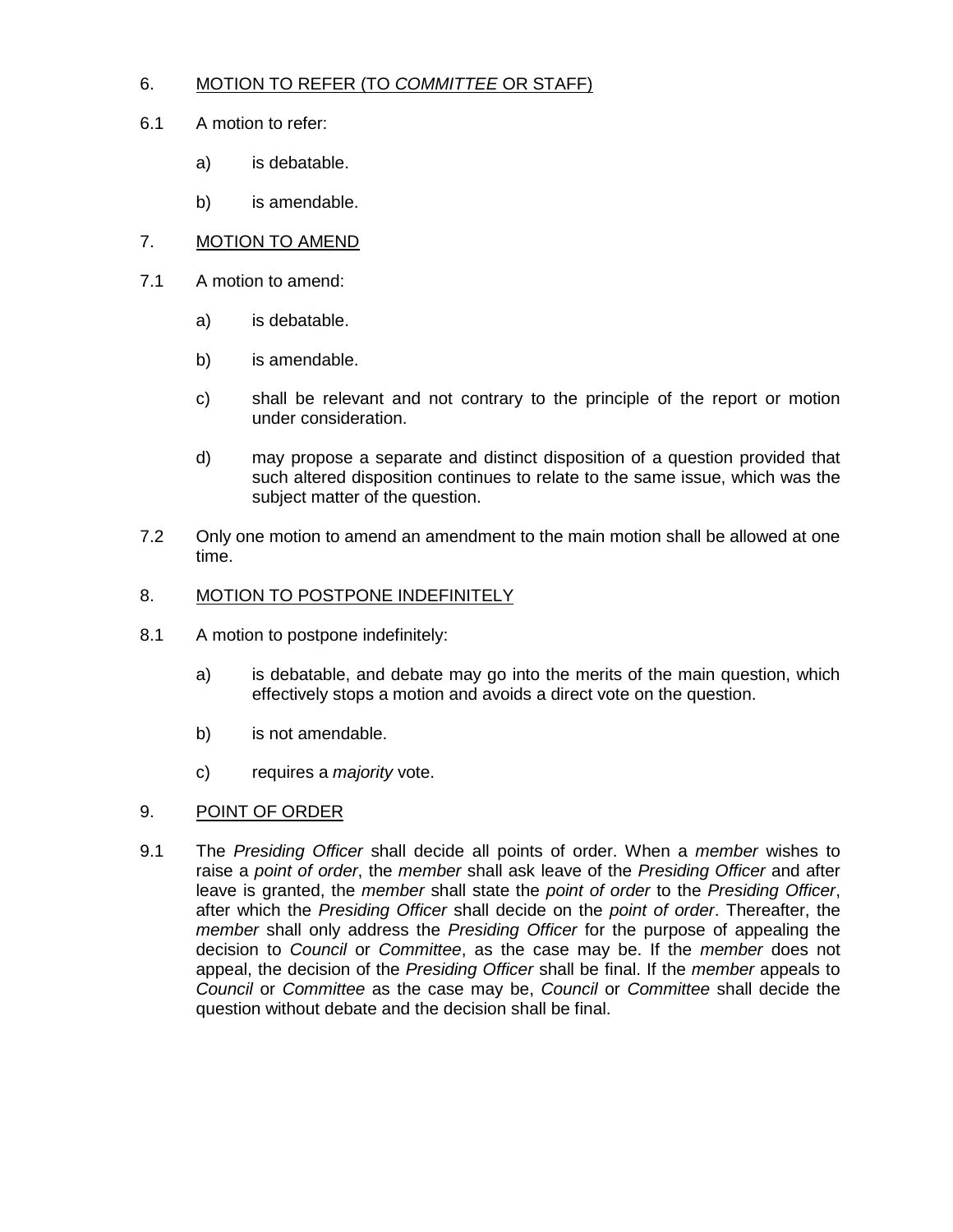# 10. MOTION TO SUSPEND THE RULES (WAIVE THE RULES)

- 10.1 A motion to suspend the rules:
	- a) is not debatable.
	- b) is not amendable.
	- c) requires a two-thirds *majority* vote to carry.
	- d) takes precedence over any motion if it is for a purpose connected with that motion and yields to a motion to table.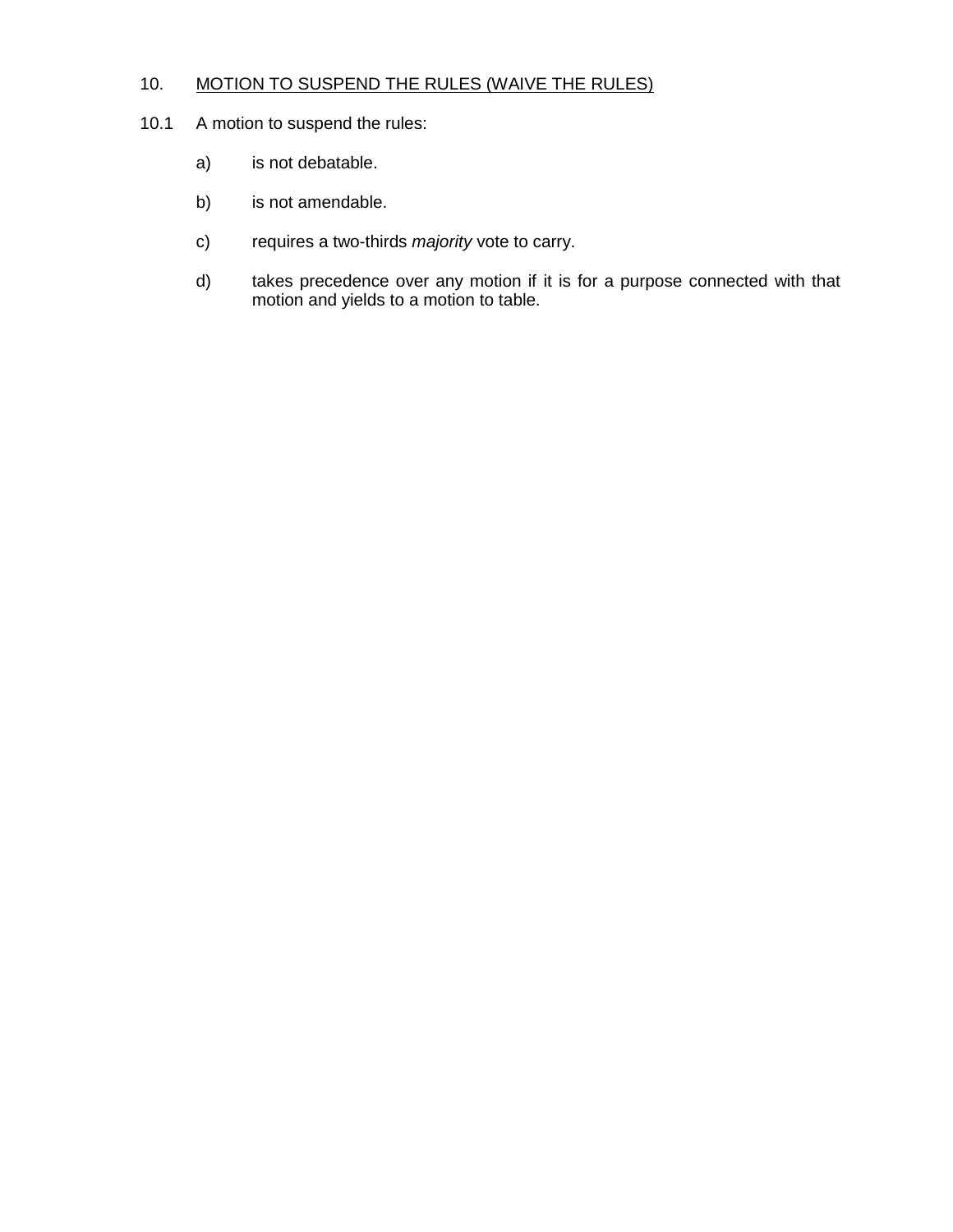# **Appendix "B" to By-law 2015-108**

## **Advisory Committee and Special Purpose Committee Procedures**

## **1. Definitions**

In this Section:

- 1.1 "*Clerk*" means the Town *Clerk* of The Corporation of the Town of Caledon or designate.
- 1.2 *"Committee"* means advisory and/or statutory committees established by Town Council.
- 1.3 *"Member"* means an individual appointed by Council.
- 1.4 *"Motion"* means a proposal by a member to resolve and effect a decision.

## **2. General**

2.1 The provisions in this Section shall be observed in all *committee* meetings and shall be the rules for the order and dispatch of *committee* business.

## **3. Role and Conduct of** *Committees*

- 3.1 The Terms of Reference established for each *committee* sets out the mandate and role of the *committee*.
- 3.2 The Terms of Reference of each *committee* shall be reviewed by Council on an ongoing basis to ensure the role and need of the *committee* is relevant and appropriate.
- 3.3 *Committees* provide recommendations, advice and information to Council on matters which relate to the mandate of the *committee*.
- 3.4 *Committees* shall not give direction to Staff without the approval of Council.
- 3.5 *Committees* can request information from Staff and Staff may provide the data if Staff are of the opinion that such requests can be reasonably accommodated within existing workloads and resources.
- 3.6 Where a *committee member* believes he or she has a conflict of interest in a particular matter, they shall disclose their conflict of interest and the general nature thereof prior to the item or matter being considered.
- 3.7 As a result of disclosure, the *member* shall remove themselves from the table for the duration of the time that the matter is being considered and during in-closed session, remove themselves from the room and not take part in the discussion or the vote on any recommendation in respect of the matter. They shall not attempt in any way to influence the voting on any such question or recommendation.
- 3.8 *Committees,* when carrying out its responsibilities, are expected to abide by the provisions of the Ontario Human Rights Code, Town of Caledon Policies and Procedures and any other applicable related statutes and in doing so, shall treat every person, including other committee members, corporate employees with dignity, understanding and respect for the right to equality and the right to an environment that is safe and free from harassment and discrimination.
- 3.9 In the performance of their duties, a *committee member* shall not:
	- (a) place him or herself in a position where a member is under obligation to any person who might benefit from special consideration or favour or who might seek preferential treatment in any way;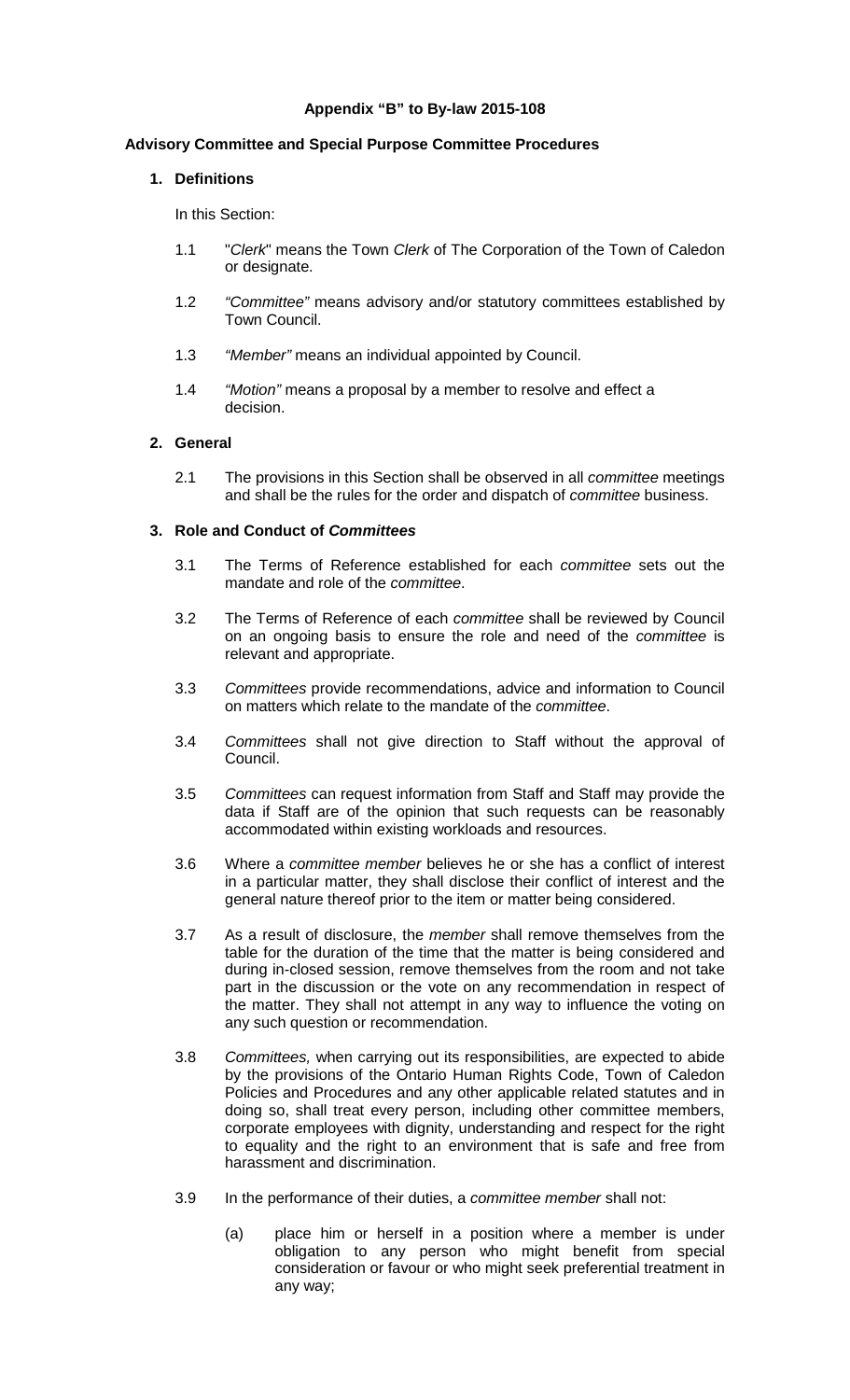- (b) accord preferential treatment to relatives or to organizations in which the member, their family member, have an interest, financial or otherwise;
- (c) deal with an application to the Town for a benefit or interest from any matter which they can influence decisions; and
- (d) benefit from the use of information acquired during the course of their official duties which is not generally available to the public.

## **4. Qualification for Appointment**

- 4.1 Council members appointed to committees shall act in a liaison capacity without any voting privileges.
- 4.2 Specific qualifications for appointment are outlined within the Terms of Reference of each committee.
- 4.3 *Committee members* shall only serve on the same *committee* no more than three (3) consecutive full terms plus, if applicable, one proceeding partial term in those cases where committee members are initially appointed mid-term to fill a vacancy, unless otherwise approved by Council.
- 4.4 The Mayor shall be ex-officio for all committees, but their attendance shall not impact quorum.

## **5. Term of Appointment**

5.1 Appointments to advisory committees shall be a four (4) year term, aligned with the term of Council, unless otherwise specified within the Terms of Reference of a *committee*.

## **6. Orientation Session**

- 6.1 Following the appointment process of each committee, appointed members shall participate in an orientation session at the beginning of each term conducted by the Town's Legislative Services Section.
- 6.2 Orientation Sessions will include legislative training requirements and committee procedures for the conduct of meetings.
- 6.3 Orientation Sessions will be conducted for new appointments taking place throughout the term of the *committee*, as needed.

## **7. Remuneration**

7.1 *Committee members* shall serve without remuneration, unless otherwise specified within the Terms of Reference.

## **8. Resignations and Filling Vacancies**

## Resignation from a *Committee*

- 8.1 Should any *member* of a *Committee* wish to resign, the *member* shall advise in writing to the *Clerk* of their resignation.
- 8.2 Upon receipt of the resignation, Staff within the Legislative Services Section shall ensure that the resignation is noted on the subsequent *Committee* agenda for information.

#### **Filling the Vacancy**

8.3 When the resignation is received by the *Clerk* or a vacancy occurs, the *Clerk* will work with Staff to commence the standard practice of recruitment for committees. Notice will be provided to individuals who were unsuccessful in being appointed to the *committee* at the beginning of the term with an opportunity to re-apply for the vacancy.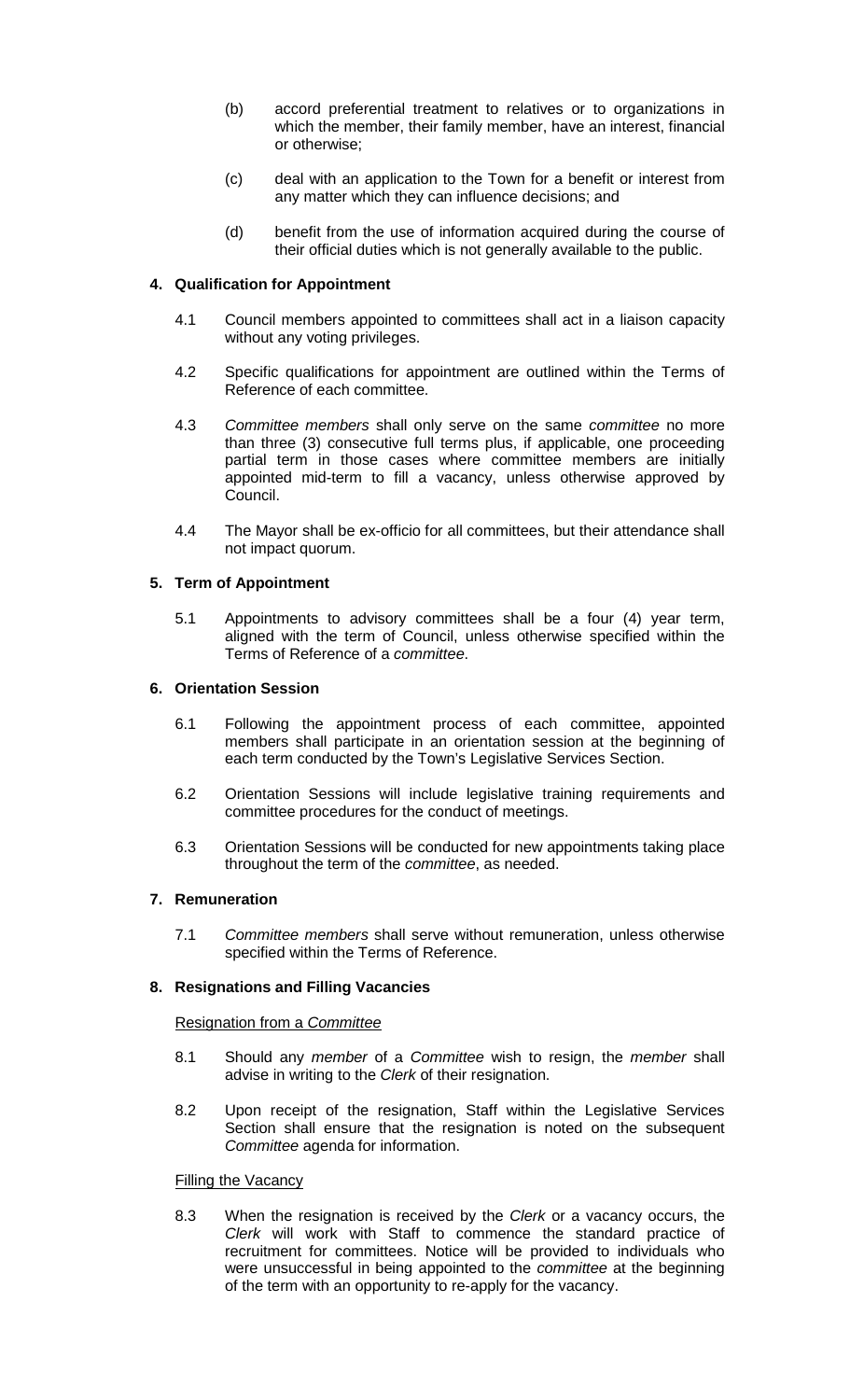8.4 Where the resigning *member* is representing a specific organization, staff shall send a letter to the organization to request that the name of a new representative be forwarded.

# **9. Support Staff**

- 9.1 *Committee* meetings shall be attended by staff representatives of the appropriate departments to provide resource, support and general liaison, as applicable. The affected Department Director shall determine the representative from the Department who shall attend *the committee meetings*.
- 9.2 The day to day support of *committees* (such as coordination of meeting schedules, the preparation of *committee* agendas and minutes, and the communication of *committee* actions) shall be provided by Staff in the Legislative Services Section.

## **10. Expenditures**

- 10.1 Any annual budget allocation to a *committee* shall be at the sole discretion of Council and subject to the annual budget process and shall be aligned with the mandate of the *committee.*
- 10.2 All *committee* expense information is considered to be public information and shall be made available upon request.
- 10.3 Expenses associated with communication and/or promotional efforts being undertaken by a *committee* within its mandate, are to be approved by Corporate Communications for consistency in messaging and proper branding, prior to those expenses being incurred.

## **11. Chair & Vice Chair**

11.1 The presiding officer of all *committees* shall be referred to as "Chair". The committee shall recommend the appointment of a Chair and Vice Chair at their first meeting of the term.

## **12.** *Committee* **Meeting Administration**

## **Schedule and Location of Meetings**

- 12.1 *Committees* shall meet at a frequency outlined within the Terms of Reference for the *committee*.
- 12.2 The Chair may, at any time, call a special meeting. Staff shall coordinate a special meeting as directed by the Chair, based on the *Committee members* availability and notifying the *Committee* of the item for discussion.
- 12.3 *Committee meetings* shall be held at Town Hall and shall be open to the public, except during closed session. *Committee meetings* may be held away from Town Hall for a specified purpose; however, the location shall be accessible to persons with disabilities and shall be deemed so by the Town's Accessibility Program Staff prior to formal recommendation of the use.

## **Notice**

12.4 Notice shall be provided of meetings by posting the date and time of the meeting on the Town's website.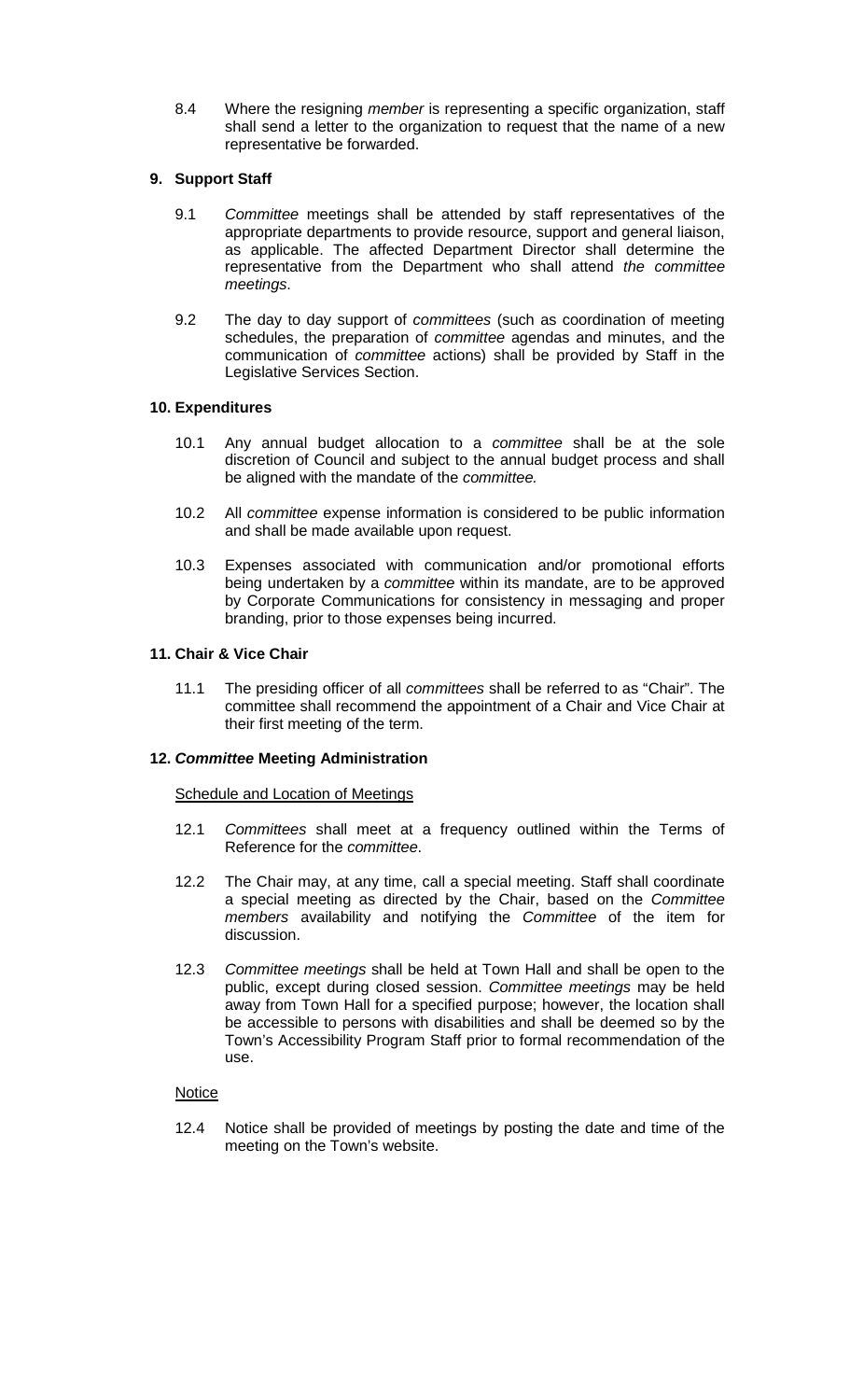## Agendas

- 12.5 *Committee* agendas shall be compiled of items aligned with the *committee's* mandate. In consultation with the Chair and Staff Liaison for the committee, Staff within the Legislative Services Section will prepare the Agenda. The following headings shall be on the Agenda:
	- Call to Order;
	- Declaration of Pecuniary Interest;
	- Receipt of Minutes;
	- Regular Business;
	- Adjournment

The following headings may be added, as required:

- Presentations;
- Delegations;
- Administration (Training/Education);
- Correspondence;
- Confidential Session.
- 12.6 Agendas shall be distributed electronically, unless otherwise requested and posted on the Town's website no later than forty-eight (48) hours proceeding the time at which the meeting is scheduled to commence, excluding weekends.
- 12.7 *Committee* meetings shall not consider matters that are not listed on the agenda, unless such a matter is deemed to be time sensitive.
- 12.8 All unfinished business on the Agenda shall be carried forward to the next *committee* meeting.

## **Minutes**

- 12.9 Support Staff from the Legislative Services Section shall record, without note or comment the minutes of each meeting, including the following information:
	- (a) the place, date and time of meeting,
	- (a) the name of the presiding officer(s) and record of attendance of the members,
	- (b) the receipt of minutes of prior meetings, and
	- (c) all recommendations made at the meeting.
- 12.10 Meeting minutes will be provided at the next Council Meeting following standard Council Agenda circulation timeframes.

#### Confidential Session

12.11 Refer to section 5.5 regarding Confidential Session.

#### **Attendance**

- 12.12 *Committee* members are deemed to have resigned their appointment if they are absent from the meetings of the committee for three (3) successive meetings without the authorization to do so by recommendation from the committee.
- 12.13 The Town Clerk or designate shall be required to give written notice to any member who has exceeded the absentee threshold advising that their appointment to the committee is vacant.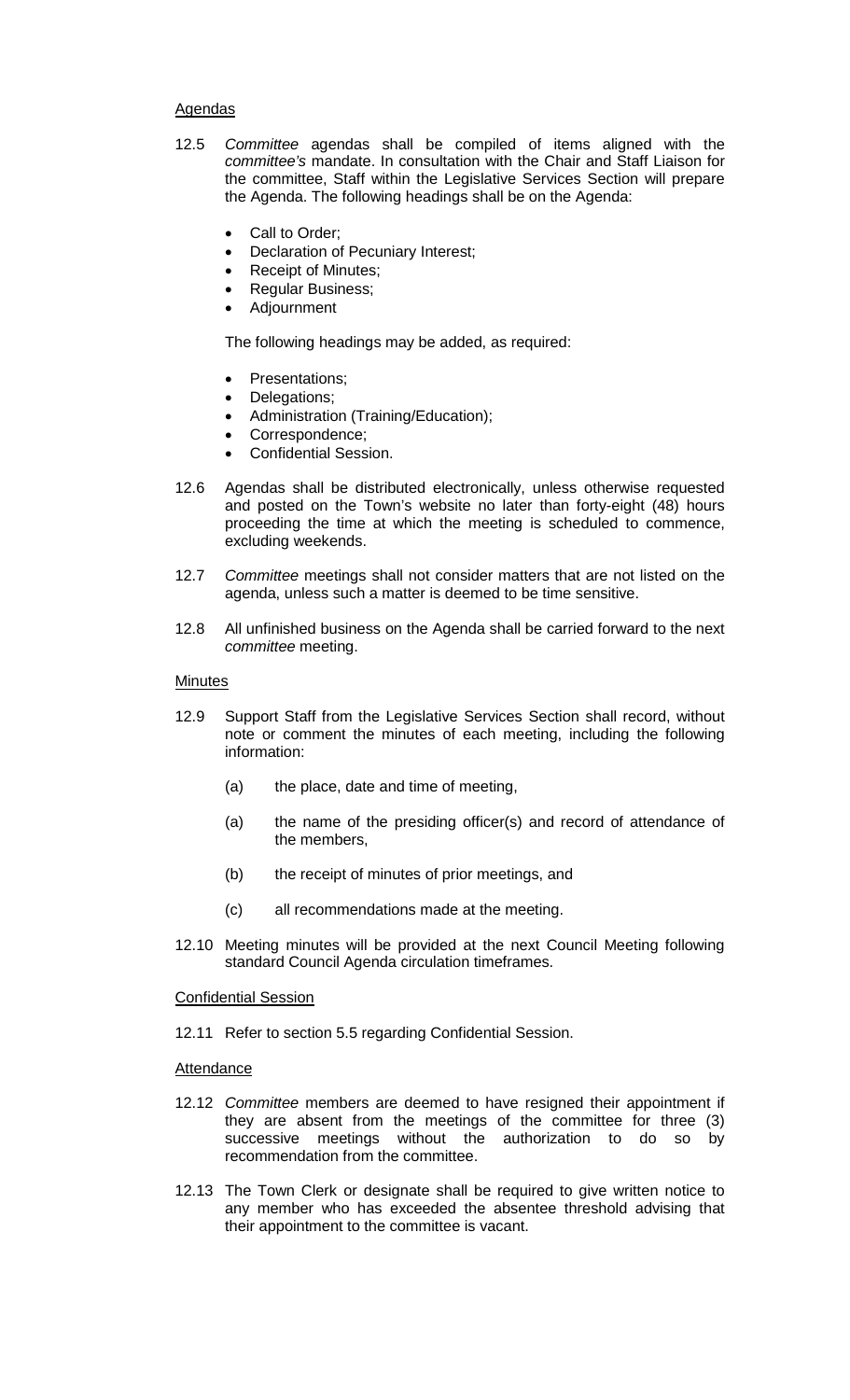## **Quorum**

- 12.14 A majority of members of the Committee is necessary to form a quorum at a meeting.
- 12.15 If no quorum is present fifteen (15) minutes after the time appointed for a meeting of the Committee, the support staff shall record the names of the members present and the meeting will stand adjourned until the next appointed time.
- 12.16 Where the Chair does not attend within fifteen (15) minutes after the time appointed for the meeting, and if quorum is present, the Vice-Chair shall call the members to order.
- 12.17 If during the course of a Committee meeting a quorum is lost, then the meeting shall stand adjourned, to reconvene when quorum is regained. If a quorum is not present within fifteen (15) minutes, the support staff will record the names of the *members* present and the meeting shall be adjourned to the next appointed time.
- 12.18 If a meeting of a Committee cannot be convened or does not continue because of a lack of quorum, the remaining business on the Agenda for that meeting shall be placed on the Agenda for the next scheduled meeting.

## **13. Working Groups**

13.1 Committees may form working groups as needed. Working group meetings may proceed at any time and are not subject to the standard requirements (notice, agendas, minutes, etc.) of committee meetings. Support staff from the Legislative Services Section are not required to attend working group meetings.

## **14. Reporting Recommendations**

14.1 Recommendations to Council by a committee will be placed on the next applicable Committee of the Whole Meeting Agenda, as deemed appropriate for consideration.

# **15. Committee Meetings – Rules of Order and Debate**

- 15.1 The Chair shall:
	- (a) maintain order and preserve the decorum of the meeting;
	- (b) rule whether a Motion or proposed amendment is in order;
	- (c) rule upon all other procedural matters and debate;
	- (d) maintain a speaker's list of those *members* who have signaled the Chair that they wish to speak or ask questions, and recognize such *members* in the order in which they appear;
	- (e) call a *Member* to order where appropriate.
- 15.2 No *Member* shall:
	- (a) speak disrespectfully, use indecent, offensive or insulting language;
	- (b) speak on any subject other than the subject in debate;
	- (c) where a matter has been discussed in a meeting or part of a meeting closed to the public (in-camera) and where the matter remains confidential, disclose the content of the matter or the substance of deliberations of the in-camera meeting;